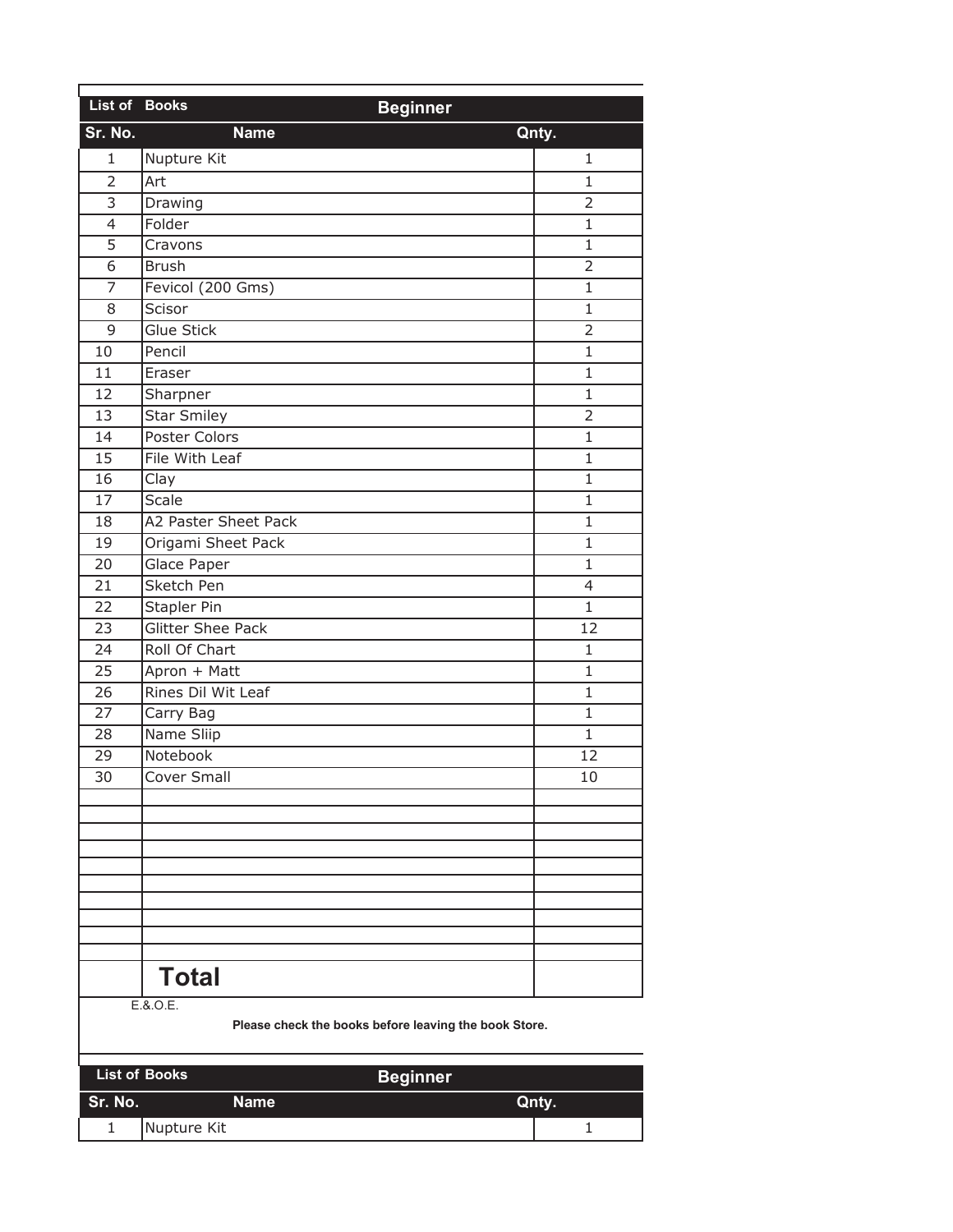| $\overline{2}$           | Art                      | $\mathbf{1}$   |
|--------------------------|--------------------------|----------------|
| 3                        | Drawing                  | $\overline{2}$ |
| $\overline{\mathcal{L}}$ | Folder                   | $\mathbf{1}$   |
| 5                        | Cravons                  | $\mathbf{1}$   |
| 6                        | <b>Brush</b>             | $\overline{2}$ |
| $\overline{7}$           | Fevicol (200 Gms)        | $\mathbf{1}$   |
| 8                        | Scisor                   | $\mathbf 1$    |
| 9                        | Glue Stick               | $\overline{2}$ |
| 10                       | Pencil                   | $\mathbf{1}$   |
| 11                       | Eraser                   | $\mathbf{1}$   |
| $\overline{12}$          | Sharpner                 | $\mathbf{1}$   |
| $\overline{13}$          | <b>Star Smiley</b>       | $\overline{2}$ |
| $\overline{14}$          | Poster Colors            | $\mathbf{1}$   |
| $\overline{15}$          | File With Leaf           | $\mathbf{1}$   |
| 16                       | Clay                     | 1              |
| $\overline{17}$          | Scale                    | $\mathbf{1}$   |
| 18                       | A2 Paster Sheet Pack     | $\mathbf{1}$   |
| 19                       | Origami Sheet Pack       | $\mathbf{1}$   |
| 20                       | Glace Paper              | $\mathbf{1}$   |
| $\overline{21}$          | Sketch Pen               | $\overline{4}$ |
| 22                       | Stapler Pin              | $\mathbf{1}$   |
| 23                       | <b>Glitter Shee Pack</b> | 12             |
| 24                       | Roll Of Chart            | $\mathbf{1}$   |
| $\overline{25}$          | Apron + Matt             | $\mathbf{1}$   |
| 26                       | Rines Dil Wit Leaf       | $\mathbf 1$    |
| 27                       | Carry Bag                | $\mathbf{1}$   |
| 28                       | Name Sliip               | $\mathbf{1}$   |
| 29                       | Notebook                 | 12             |
| 30                       | Cover Small              | 10             |
|                          |                          |                |
|                          |                          |                |
|                          |                          |                |
|                          |                          |                |
|                          |                          |                |
|                          |                          |                |
|                          |                          |                |
|                          |                          |                |
|                          | <b>Total</b>             |                |
|                          | E.8.0.E.                 |                |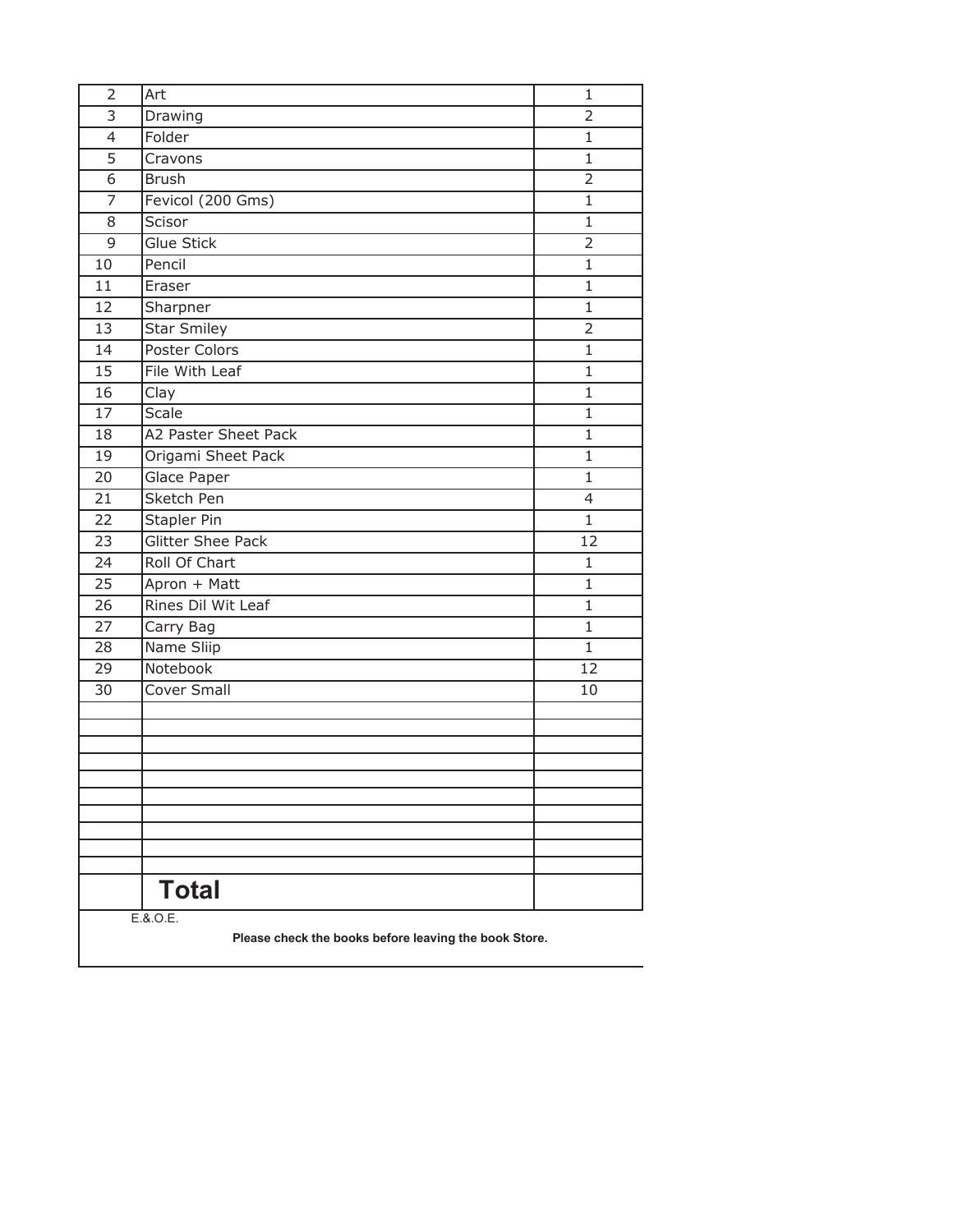| List of Books   |                                                                      | $K-1$            |
|-----------------|----------------------------------------------------------------------|------------------|
| Sr. No.         | <b>Name</b>                                                          |                  |
| 1               | Phonic Skill                                                         |                  |
| $\overline{2}$  | Nurture                                                              |                  |
| $\overline{3}$  | Art B                                                                |                  |
| $\overline{4}$  | Drawing Big                                                          |                  |
| $\overline{5}$  | <b>Stickers</b>                                                      |                  |
| $\overline{6}$  | Clay                                                                 |                  |
| 7               | Scissor                                                              |                  |
| 8               | Fevicol                                                              |                  |
| 9               | Poster Colour                                                        |                  |
| 10              | Pencil                                                               |                  |
| 11              | Eraser                                                               |                  |
| 12              | Sharpner                                                             |                  |
| 13              | Carry Bag                                                            |                  |
| 14              | Crayon                                                               |                  |
| 15              | Folder                                                               |                  |
| 16              | Scale                                                                |                  |
| 17              | <b>Brush</b>                                                         |                  |
| 18              | Name Slip                                                            |                  |
| $\overline{19}$ | <b>Ring File</b>                                                     |                  |
| 20              | Notebook                                                             |                  |
| 21              | Covers                                                               |                  |
| 22              | Binding                                                              |                  |
| 23              | <b>Glue Stick</b>                                                    |                  |
| 24              | Roll Of Chart                                                        |                  |
| 25              | A2 Size Pastel                                                       |                  |
| 26              | Glitter Sheets                                                       | (Given In Class) |
| 27              | Floroscent Sheet Roll                                                |                  |
| 28              | Origami Sheets                                                       |                  |
| 29              | Glace Paper                                                          |                  |
| $\overline{30}$ | Apron Matt                                                           |                  |
|                 |                                                                      |                  |
|                 |                                                                      |                  |
|                 |                                                                      |                  |
|                 |                                                                      |                  |
|                 |                                                                      |                  |
|                 |                                                                      |                  |
|                 |                                                                      |                  |
|                 |                                                                      |                  |
|                 | <b>Total</b>                                                         |                  |
|                 | E.8.0.E.<br>Please check the books before leaving the book<br>Store. |                  |
|                 | <b>List of Books</b>                                                 | $K-1$            |
| Sr. No.         | <b>Name</b>                                                          |                  |

1

**Phonic Skill**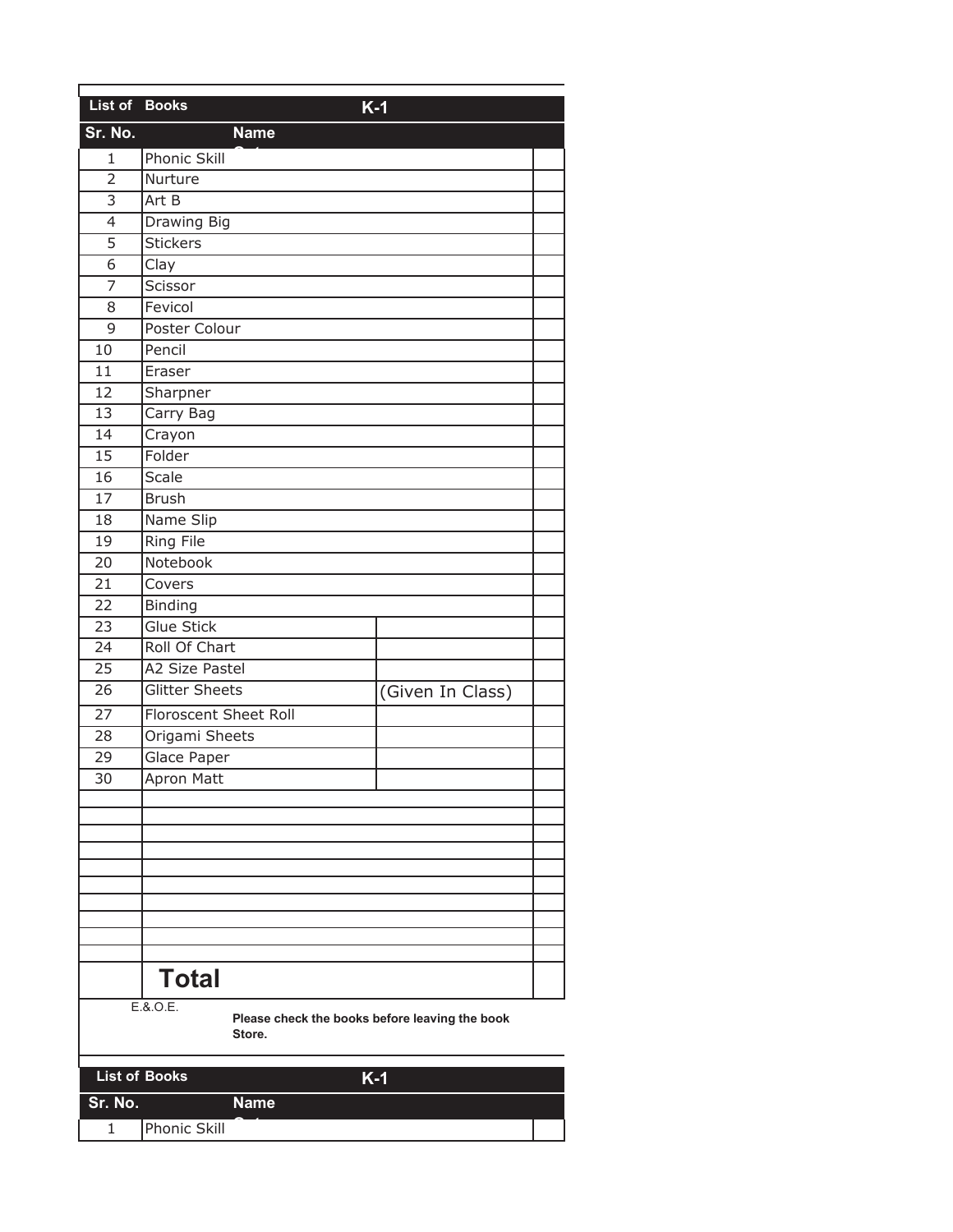| $\overline{2}$ | Nurture                                                              |                  |  |
|----------------|----------------------------------------------------------------------|------------------|--|
| $\overline{3}$ | Art B                                                                |                  |  |
| $\overline{4}$ | <b>Drawing Big</b>                                                   |                  |  |
| 5              | <b>Stickers</b>                                                      |                  |  |
| $\overline{6}$ | Clay                                                                 |                  |  |
| $\overline{7}$ | Scissor                                                              |                  |  |
| 8              | Fevicol                                                              |                  |  |
| 9              | Poster Colour                                                        |                  |  |
| 10             | Pencil                                                               |                  |  |
| 11             | Eraser                                                               |                  |  |
| 12             | Sharpner                                                             |                  |  |
| 13             | Carry Bag                                                            |                  |  |
| 14             | Crayon                                                               |                  |  |
| 15             | Folder                                                               |                  |  |
| 16             | Scale                                                                |                  |  |
| 17             | <b>Brush</b>                                                         |                  |  |
| 18             | Name Slip                                                            |                  |  |
| 19             | <b>Ring File</b>                                                     |                  |  |
| 20             | Notebook                                                             |                  |  |
| 21             | Covers                                                               |                  |  |
| 22             | <b>Binding</b>                                                       |                  |  |
| 23             | <b>Glue Stick</b>                                                    |                  |  |
| 24             | <b>Roll Of Chart</b>                                                 |                  |  |
| 25             | A2 Size Pastel                                                       |                  |  |
| 26             | <b>Glitter Sheets</b>                                                | (Given In Class) |  |
| 27             | Floroscent Sheet Roll                                                |                  |  |
| 28             | Origami Sheets                                                       |                  |  |
| 29             | Glace Paper                                                          |                  |  |
| 30             | <b>Apron Matt</b>                                                    |                  |  |
|                |                                                                      |                  |  |
|                |                                                                      |                  |  |
|                |                                                                      |                  |  |
|                |                                                                      |                  |  |
|                |                                                                      |                  |  |
|                |                                                                      |                  |  |
|                |                                                                      |                  |  |
|                |                                                                      |                  |  |
|                | <b>Total</b>                                                         |                  |  |
|                |                                                                      |                  |  |
|                | E.8.0.E.<br>Please check the books before leaving the book<br>Store. |                  |  |
| List of        | <b>Books</b><br>$K-2$                                                |                  |  |
| Sr. No.        | <b>Name</b>                                                          |                  |  |
| 1              | Hindi                                                                |                  |  |
| $\overline{2}$ | Nurture                                                              |                  |  |

3 4 5 English

Art Drawing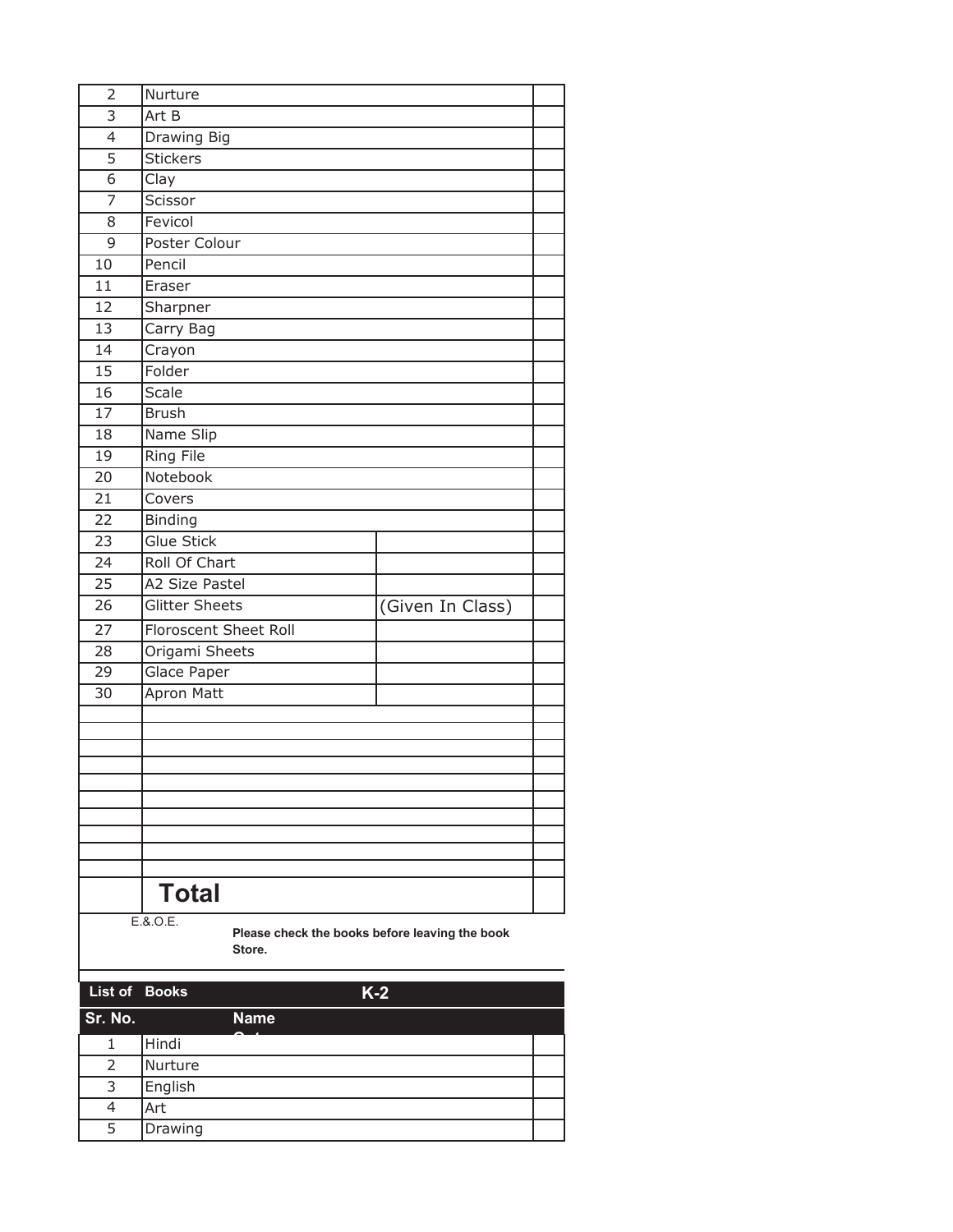| 6                                                                    | Stars + Smiley        |                  |  |
|----------------------------------------------------------------------|-----------------------|------------------|--|
| 7                                                                    | Clay                  |                  |  |
| 8                                                                    | Scissor               |                  |  |
| $\overline{9}$                                                       | Fevicol               |                  |  |
| 10                                                                   | Poster 12 Shaders     |                  |  |
| 11                                                                   | Pencil                |                  |  |
| 12                                                                   | Eraser                |                  |  |
| 13                                                                   | Sharpner              |                  |  |
| 14                                                                   | Carry Bag             |                  |  |
| $\overline{15}$                                                      | Crayons 15 Shades     |                  |  |
| $\overline{16}$                                                      | Folder                |                  |  |
| 17                                                                   | <b>Big Scale</b>      |                  |  |
| 18                                                                   | Paint Brush           |                  |  |
| 19                                                                   | Name Slip             |                  |  |
| 20                                                                   | Ring File             |                  |  |
| $\overline{21}$                                                      | Notebook              |                  |  |
| 22                                                                   | Notebook Cover        |                  |  |
| 23                                                                   | <b>Binding</b>        |                  |  |
| 24                                                                   | <b>Glue Stick</b>     |                  |  |
| 25                                                                   | Roll Of Chart         |                  |  |
| $\overline{26}$                                                      | <b>A2 Size Pastel</b> |                  |  |
| $\overline{27}$                                                      | <b>Glitter Sheet</b>  | (Given In Class) |  |
| 28                                                                   | Florocent Sheet Roll  |                  |  |
| 29                                                                   | Origami Sheets        |                  |  |
| 30                                                                   | Glace Paper           |                  |  |
| 31                                                                   | Apron + Matt          |                  |  |
|                                                                      |                       |                  |  |
|                                                                      |                       |                  |  |
|                                                                      |                       |                  |  |
|                                                                      |                       |                  |  |
|                                                                      |                       |                  |  |
|                                                                      |                       |                  |  |
|                                                                      |                       |                  |  |
|                                                                      |                       |                  |  |
|                                                                      | <b>Total</b>          |                  |  |
| E.8.0.E.<br>Please check the books before leaving the book<br>Store. |                       |                  |  |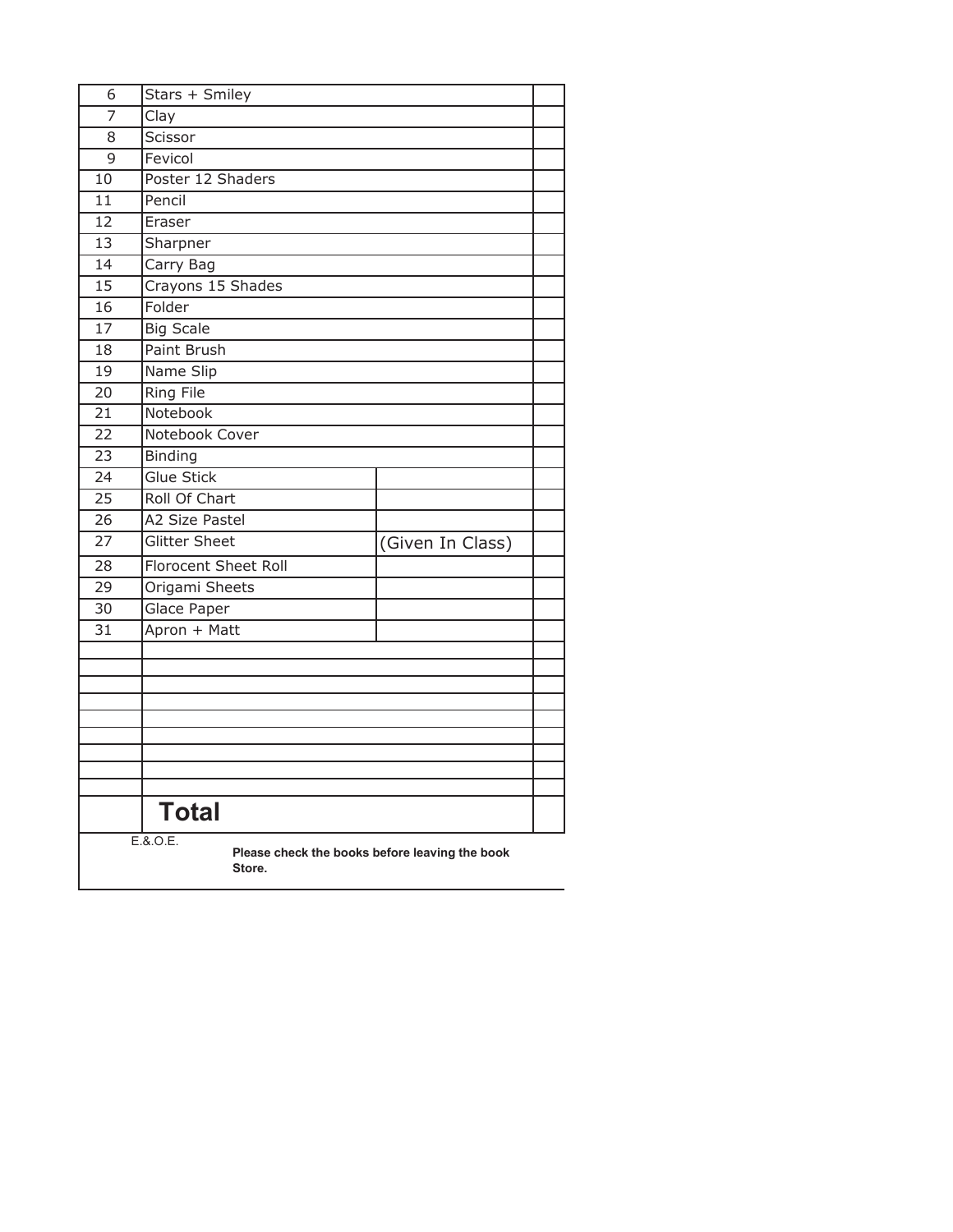| <b>List of Books</b>     | $K-2$                                                    |                |
|--------------------------|----------------------------------------------------------|----------------|
| Sr. No.                  | <b>Name</b>                                              |                |
| 1                        | Hindi                                                    | 1              |
| $\overline{2}$           | Nurture                                                  | $\mathbf{1}$   |
| 3                        | English                                                  | 1              |
| $\overline{\mathcal{L}}$ | Art                                                      | 1              |
| $\overline{5}$           | Drawing                                                  | $\mathbf{1}$   |
| 6                        | Stars + Smiley                                           | $\mathbf{1}$   |
| 7                        | Clay                                                     | $\overline{1}$ |
| 8                        | Scissor                                                  | 1              |
| 9                        | Fevicol                                                  | $\overline{1}$ |
| 10                       | Poster 12 Shaders                                        | $\mathbf{1}$   |
| 11                       | Pencil                                                   | 1              |
| 12                       | Eraser                                                   | $\overline{1}$ |
| 13                       | Sharpner                                                 | $\mathbf{1}$   |
| 14                       | Carry Bag                                                | $\mathbf{1}$   |
| 15                       | Crayons 15 Shades                                        | 1              |
| 16                       | Folder                                                   | $\overline{2}$ |
| 17                       | <b>Big Scale</b>                                         | $\mathbf{1}$   |
| 18                       | Paint Brush                                              | $\overline{2}$ |
| 19                       | Name Slip                                                | $\mathbf{1}$   |
| 20                       | Ring File                                                | 20 Leaf        |
| 21                       | Notebook                                                 | 15             |
| 22                       | Notebook Cover                                           | 15             |
| 23                       | <b>Binding</b>                                           | $\overline{2}$ |
| 24                       | Glue Stick                                               | $\mathbf 1$    |
| 25                       | Roll Of Chart                                            | $\mathbf 1$    |
| 26                       | A2 Size Pastel                                           | 1              |
| 27                       | <b>Glitter Sheet</b>                                     | 12             |
| 28                       | <b>Florocent Sheet Roll</b>                              | 1              |
| 29                       | Origami Sheets                                           | $\mathbf{1}$   |
| 30                       | <b>Glace Paper</b>                                       | $\mathbf{1}$   |
| 31                       | Apron + Matt                                             | 1              |
|                          |                                                          |                |
|                          |                                                          |                |
|                          |                                                          |                |
|                          |                                                          |                |
|                          |                                                          |                |
|                          |                                                          |                |
|                          |                                                          |                |
|                          | <b>Total</b>                                             |                |
|                          | E.8.0.E.                                                 |                |
|                          | Please check the books before<br>leaving the book Store. |                |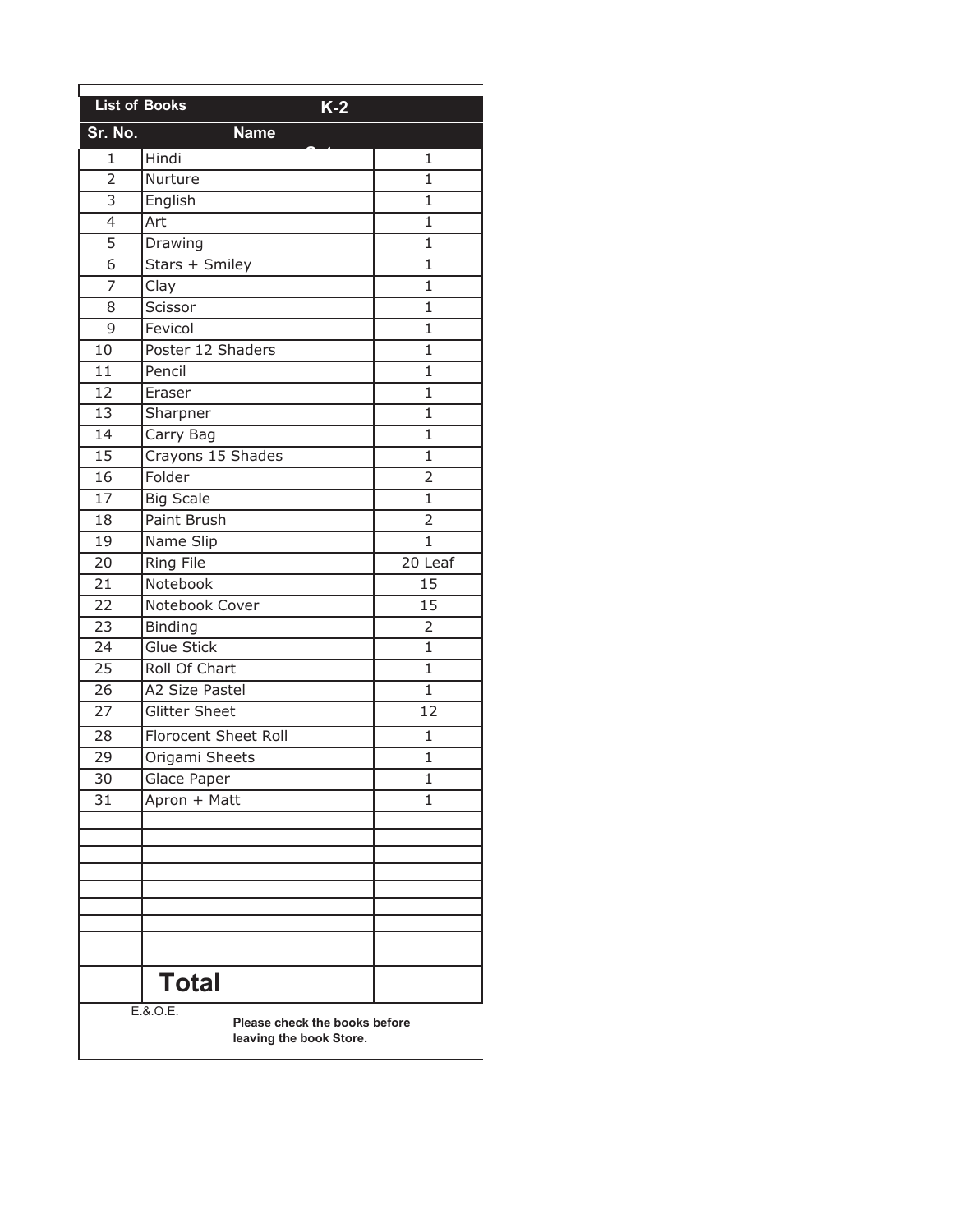| List of Books   | Grade-1                |                 |
|-----------------|------------------------|-----------------|
| Sr. No.         | <b>Name</b>            | Qnty.           |
| $\mathbf{1}$    | English CB             | 1               |
| $\overline{2}$  | English WB             | $\mathbf{1}$    |
| $\overline{3}$  | English LR             | $\mathbf{1}$    |
| $\overline{4}$  | Hindi                  | $\mathbf{1}$    |
| $\overline{5}$  | <b>Budding Scholar</b> | $\mathbf{1}$    |
| 6               | Shabad Lehar           | $\mathbf{1}$    |
| $\overline{7}$  | Math                   | $\mathbf{1}$    |
| 8               | <b>EVS</b>             | $\mathbf{1}$    |
| 9               | $\overline{\text{IT}}$ | $\mathbf{1}$    |
| $\overline{10}$ | Hindi Vyakaran         | $\mathbf{1}$    |
| 11              | G.K.                   | $\mathbf{1}$    |
| 12              | Art                    | $\mathbf{1}$    |
| 13              | Notebook               | 22              |
| 14              | Drawing                | 1               |
| 15              | Cfrayons               | $\mathbf{1}$    |
| 16              | Name Slip              | $\mathbf{1}$    |
| 17              | Binding                | $\overline{11}$ |
| 18              | Copy Cover             | 20              |
|                 |                        |                 |
|                 |                        |                 |
|                 |                        |                 |
|                 |                        |                 |
|                 |                        |                 |
|                 |                        |                 |
|                 |                        |                 |
|                 |                        |                 |
|                 |                        |                 |
|                 |                        |                 |
|                 |                        |                 |
|                 |                        |                 |
|                 |                        |                 |
|                 |                        |                 |
|                 |                        |                 |
|                 |                        |                 |
|                 |                        |                 |
|                 |                        |                 |
|                 | <b>Total</b>           |                 |
|                 | E.8.0.E.               |                 |

|         | <b>List of Books</b><br>Grade-1 |       |
|---------|---------------------------------|-------|
| Sr. No. | <b>Name</b>                     | Qnty. |
|         | English CB                      |       |
|         | English WB                      |       |
| 3       | English LR                      |       |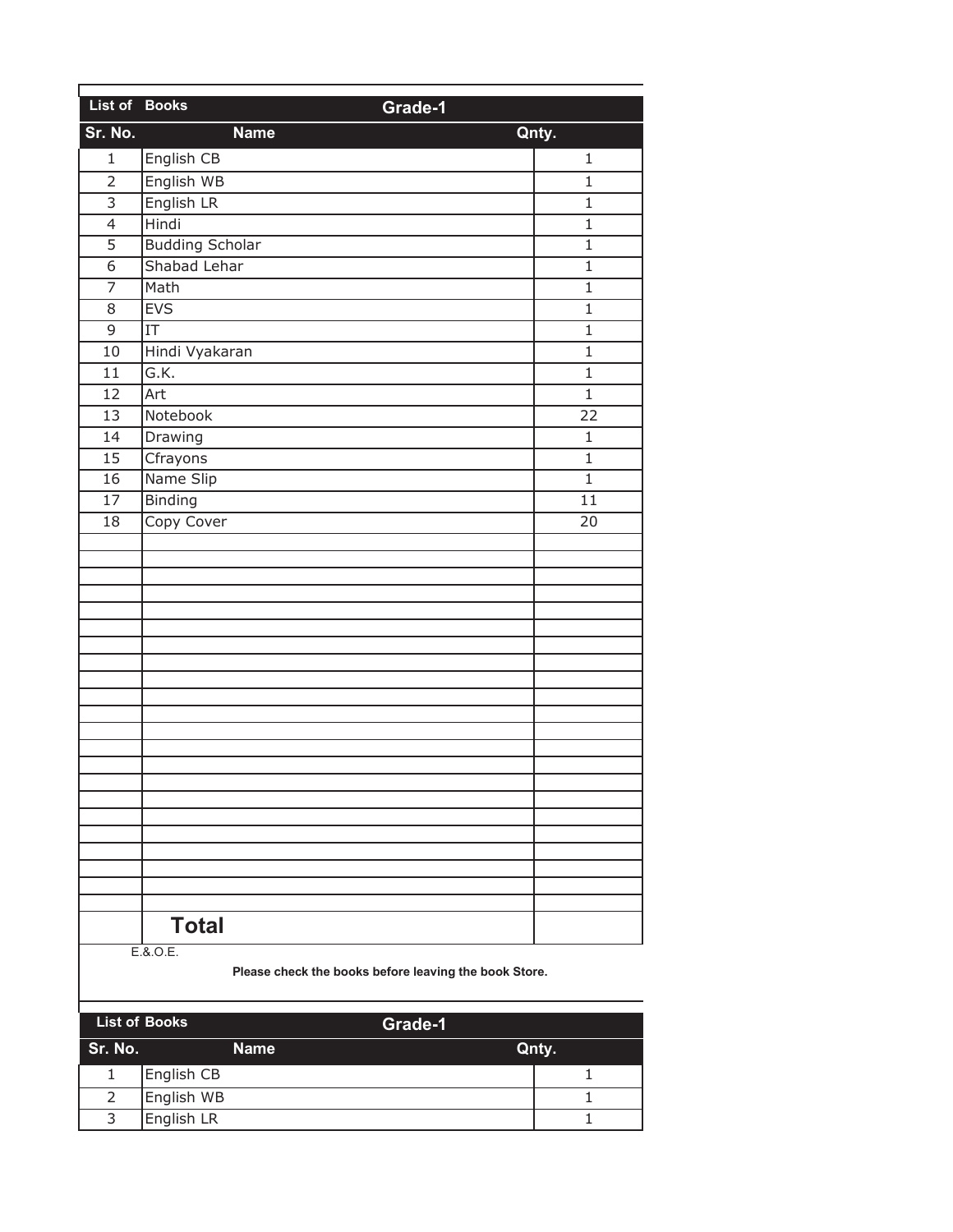| $\overline{4}$  | Hindi                                                 | $\mathbf 1$     |
|-----------------|-------------------------------------------------------|-----------------|
| $\overline{5}$  | <b>Budding Scholar</b>                                | 1               |
| $\overline{6}$  | Shabad Lehar                                          | $\mathbf{1}$    |
| $\overline{7}$  | Math                                                  | $\mathbf{1}$    |
| 8               | <b>EVS</b>                                            | $\mathbf{1}$    |
| 9               | $\overline{\text{IT}}$                                | $\mathbf{1}$    |
| 10              | Hindi Vyakaran                                        | $\mathbf 1$     |
| $\overline{11}$ | G.K.                                                  | $\overline{1}$  |
| 12              | Art                                                   | $\mathbf{1}$    |
| $\overline{13}$ | Notebook                                              | $\overline{22}$ |
| 14              | Drawing                                               | $\mathbf{1}$    |
| 15              | Cfrayons                                              | $\mathbf{1}$    |
| 16              | Name Slip                                             | $\overline{1}$  |
| 17              | <b>Binding</b>                                        | 11              |
| 18              | Copy Cover                                            | 20              |
|                 |                                                       |                 |
|                 |                                                       |                 |
|                 |                                                       |                 |
|                 |                                                       |                 |
|                 |                                                       |                 |
|                 |                                                       |                 |
|                 |                                                       |                 |
|                 |                                                       |                 |
|                 |                                                       |                 |
|                 |                                                       |                 |
|                 |                                                       |                 |
|                 |                                                       |                 |
|                 |                                                       |                 |
|                 |                                                       |                 |
|                 |                                                       |                 |
|                 |                                                       |                 |
|                 |                                                       |                 |
|                 |                                                       |                 |
|                 | <b>Total</b>                                          |                 |
|                 | E.8.0.E.                                              |                 |
|                 | Please check the books before leaving the book Store. |                 |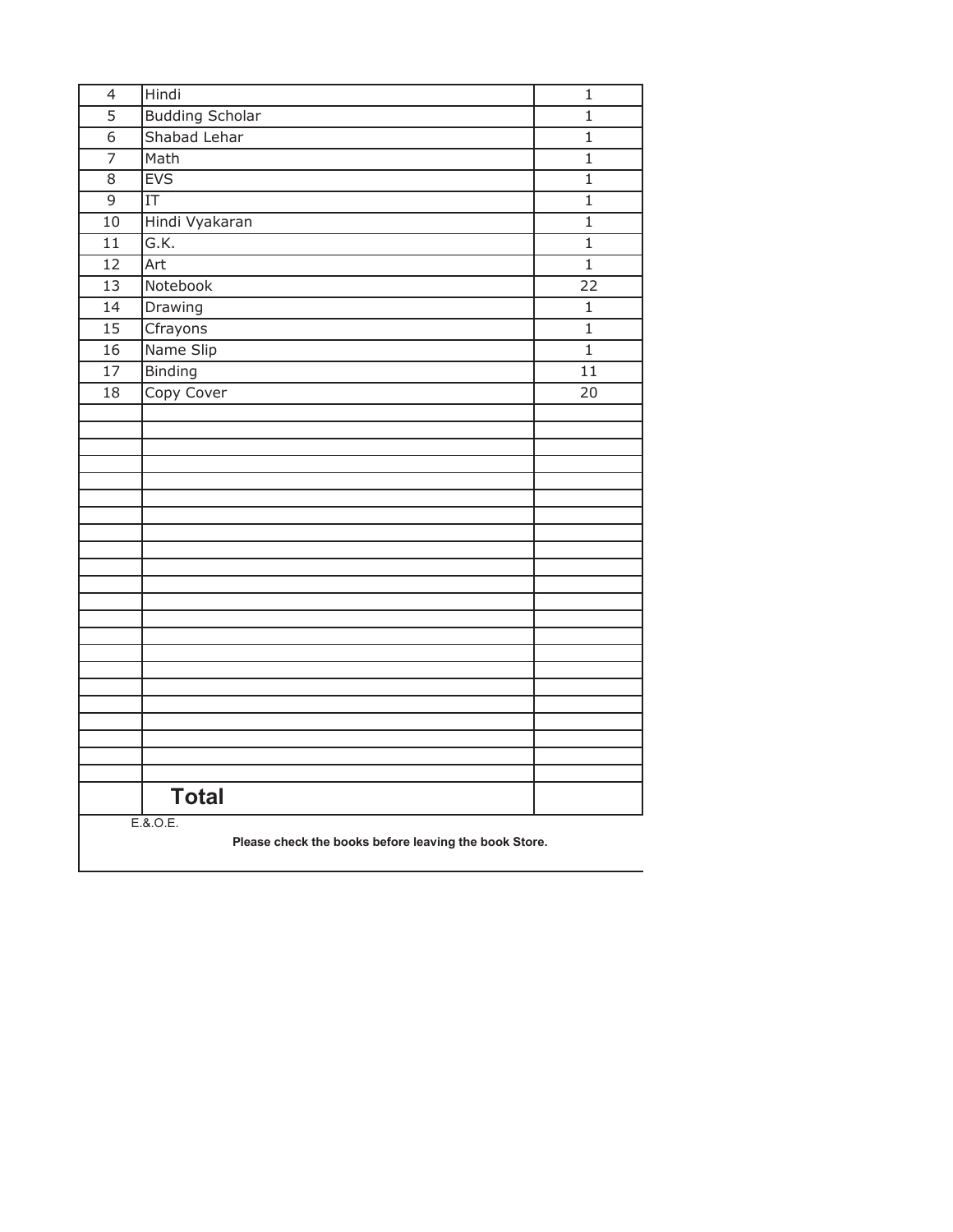| List of Books   | Grade-2        |                 |
|-----------------|----------------|-----------------|
| Sr. No.         | <b>Name</b>    | Qnty.           |
| $\mathbf{1}$    | English CB     | 1               |
| $\overline{2}$  | English WB     | $\mathbf{1}$    |
| $\overline{3}$  | English LR     | $\mathbf{1}$    |
| $\overline{4}$  | Hindi          | $\mathbf{1}$    |
| $\overline{5}$  | Hindi Vyakaran | $\mathbf{1}$    |
| $\overline{6}$  | Punjabi        | $\mathbf{1}$    |
| $\overline{7}$  | Math           | $\mathbf{1}$    |
| 8               | <b>EVS</b>     | $\mathbf{1}$    |
| 9               | IT             | $\mathbf{1}$    |
| 10              | G.K.           | $\mathbf{1}$    |
| 11              | <b>ART</b>     | $\mathbf{1}$    |
| 12              | Notebook       | $\overline{22}$ |
| $\overline{13}$ | Copy Cover     | 20              |
| 14              | Drawing        | $\mathbf 1$     |
| 15              | Name Slip      | $\mathbf{1}$    |
| 16              | Carry Bag      | $\mathbf{1}$    |
| 17              | Crayon         | $\mathbf{1}$    |
| 18              |                |                 |
|                 |                |                 |
|                 |                |                 |
|                 |                |                 |
|                 |                |                 |
|                 |                |                 |
|                 |                |                 |
|                 |                |                 |
|                 |                |                 |
|                 |                |                 |
|                 |                |                 |
|                 |                |                 |
|                 |                |                 |
|                 |                |                 |
|                 |                |                 |
|                 |                |                 |
|                 |                |                 |
|                 |                |                 |
|                 |                |                 |
|                 | <b>Total</b>   |                 |
|                 | E.8.0.E.       |                 |

| <b>List of Books</b> | Grade-2     |       |
|----------------------|-------------|-------|
| Sr. No.              | <b>Name</b> | Qnty. |
|                      | English CB  |       |
|                      | English WB  |       |
| 3                    | English LR  |       |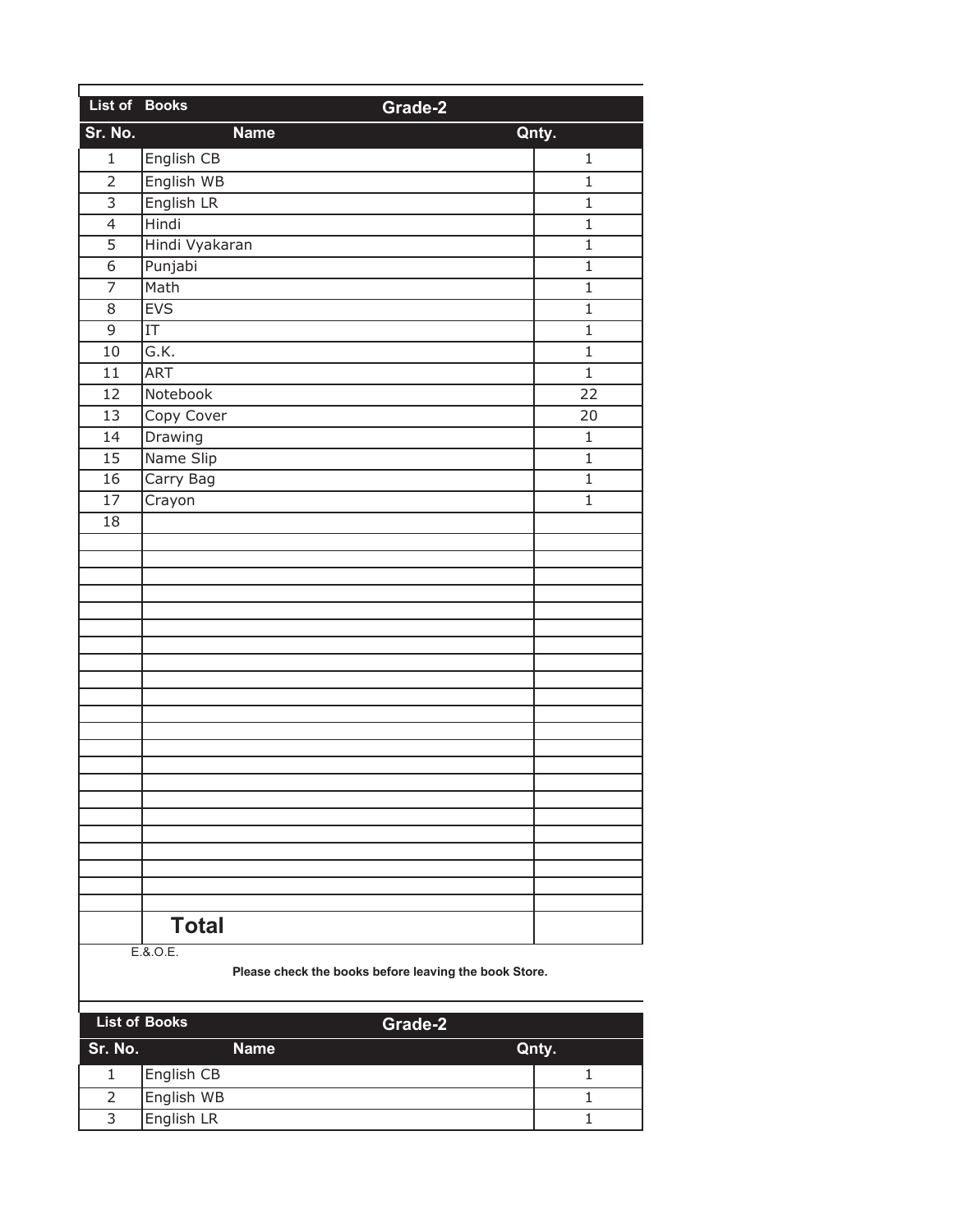| $\overline{4}$  | Hindi                                                 | $\mathbf 1$     |
|-----------------|-------------------------------------------------------|-----------------|
| $\overline{5}$  | Hindi Vyakaran                                        | $\mathbf 1$     |
| $\overline{6}$  | Punjabi                                               | $\overline{1}$  |
| $\overline{7}$  | Math                                                  | $\mathbf 1$     |
| 8               | <b>EVS</b>                                            | $\mathbf{1}$    |
| 9               | $\overline{\text{IT}}$                                | $\mathbf{1}$    |
| 10              | G.K.                                                  | $\mathbf{1}$    |
| $\overline{11}$ | <b>ART</b>                                            | $\overline{1}$  |
| 12              | Notebook                                              | $\overline{22}$ |
| $\overline{13}$ | Copy Cover                                            | $\overline{20}$ |
| 14              | Drawing                                               | $\mathbf{1}$    |
| 15              | Name Slip                                             | $\mathbf{1}$    |
| 16              | Carry Bag                                             | $\overline{1}$  |
| 17              | Crayon                                                | $\mathbf{1}$    |
| 18              |                                                       |                 |
|                 |                                                       |                 |
|                 |                                                       |                 |
|                 |                                                       |                 |
|                 |                                                       |                 |
|                 |                                                       |                 |
|                 |                                                       |                 |
|                 |                                                       |                 |
|                 |                                                       |                 |
|                 |                                                       |                 |
|                 |                                                       |                 |
|                 |                                                       |                 |
|                 |                                                       |                 |
|                 |                                                       |                 |
|                 |                                                       |                 |
|                 |                                                       |                 |
|                 |                                                       |                 |
|                 |                                                       |                 |
|                 |                                                       |                 |
|                 |                                                       |                 |
|                 | <b>Total</b>                                          |                 |
|                 | E.8.0.E.                                              |                 |
|                 | Please check the books before leaving the book Store. |                 |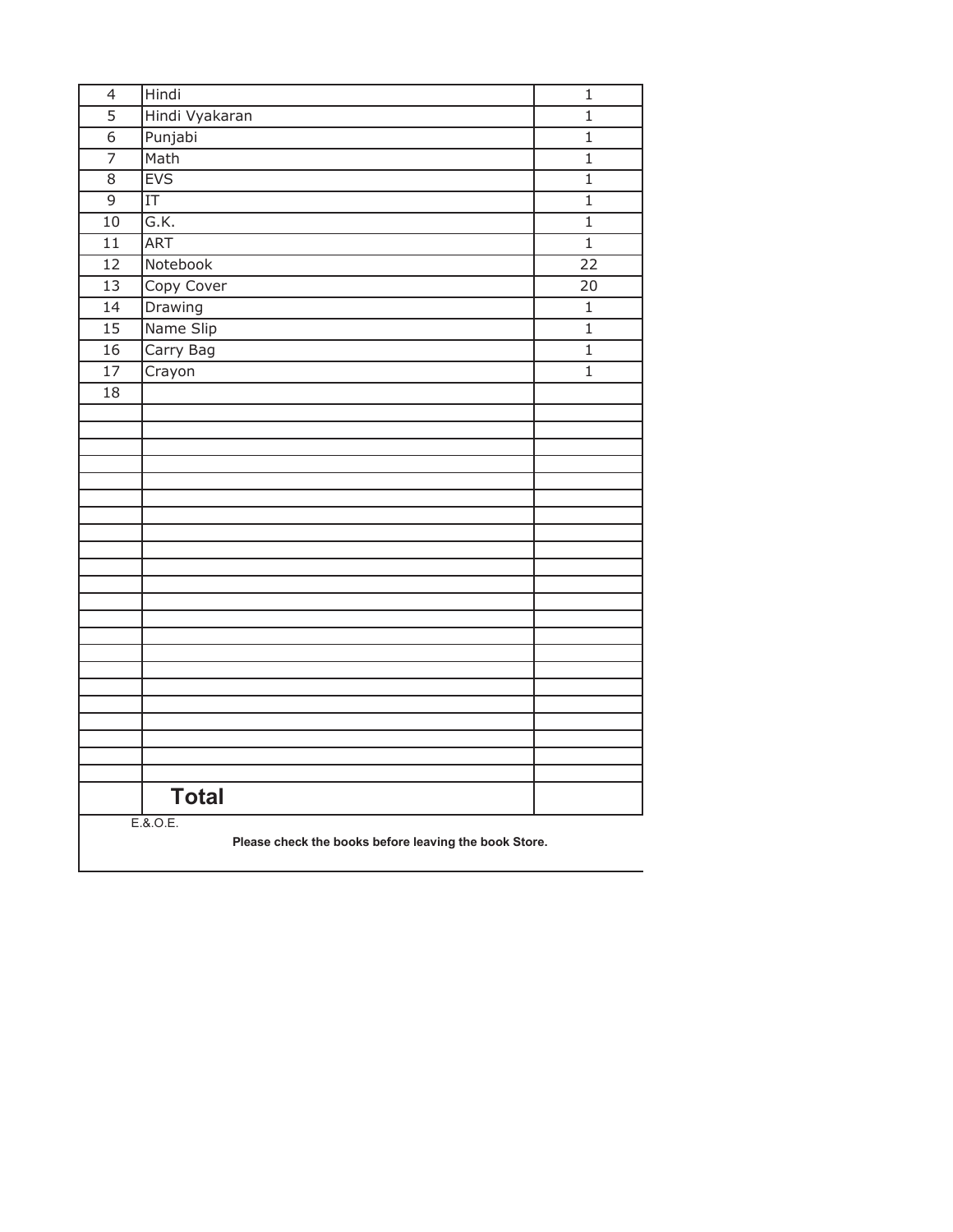| List of Books  | Grade-3             |                 |
|----------------|---------------------|-----------------|
| Sr. No.        | <b>Name</b>         | Qnty.           |
| $\mathbf{1}$   | English CB          | 1               |
| $\overline{2}$ | English WB          | $\mathbf{1}$    |
| $\overline{3}$ | English LR          | $\overline{1}$  |
| $\overline{4}$ | Hindi               | $\mathbf{1}$    |
| $\overline{5}$ | Punjabi             | $\mathbf{1}$    |
| 6              | Hindi Vyakaran      | $\mathbf{1}$    |
| $\overline{7}$ | Math                | $\mathbf 1$     |
| 8              | <b>SST</b>          | $\mathbf{1}$    |
| 9              | Science             | $\mathbf{1}$    |
| 10             | Computer            | $\overline{1}$  |
| 11             | G.K.                | $\mathbf{1}$    |
| 12             | <b>ART</b>          | $\mathbf{1}$    |
| 13             | Notebook            | $\overline{17}$ |
| 14             | Copy Cover          | 20              |
| 15             | Drawing             | $\mathbf{1}$    |
| 16             | Crayons             | $\mathbf{1}$    |
| 17             | Map (will given in) | $\overline{15}$ |
| 18             | Name Slip           | $\mathbf{1}$    |
| 19             | <b>Binding</b>      | $\overline{11}$ |
| 20             | Carry Bag           | $\mathbf{1}$    |
|                |                     |                 |
|                |                     |                 |
|                |                     |                 |
|                |                     |                 |
|                |                     |                 |
|                |                     |                 |
|                |                     |                 |
|                |                     |                 |
|                |                     |                 |
|                |                     |                 |
|                |                     |                 |
|                |                     |                 |
|                |                     |                 |
|                |                     |                 |
|                |                     |                 |
|                |                     |                 |
|                | <b>Total</b>        |                 |
|                | E.A.O.E             |                 |

E.&.O.E.

|         | <b>List of Books</b> |             | Grade-3 |       |
|---------|----------------------|-------------|---------|-------|
| Sr. No. |                      | <b>Name</b> |         | Qnty. |
|         | English CB           |             |         |       |
|         | English WB           |             |         |       |
| 3       | English LR           |             |         |       |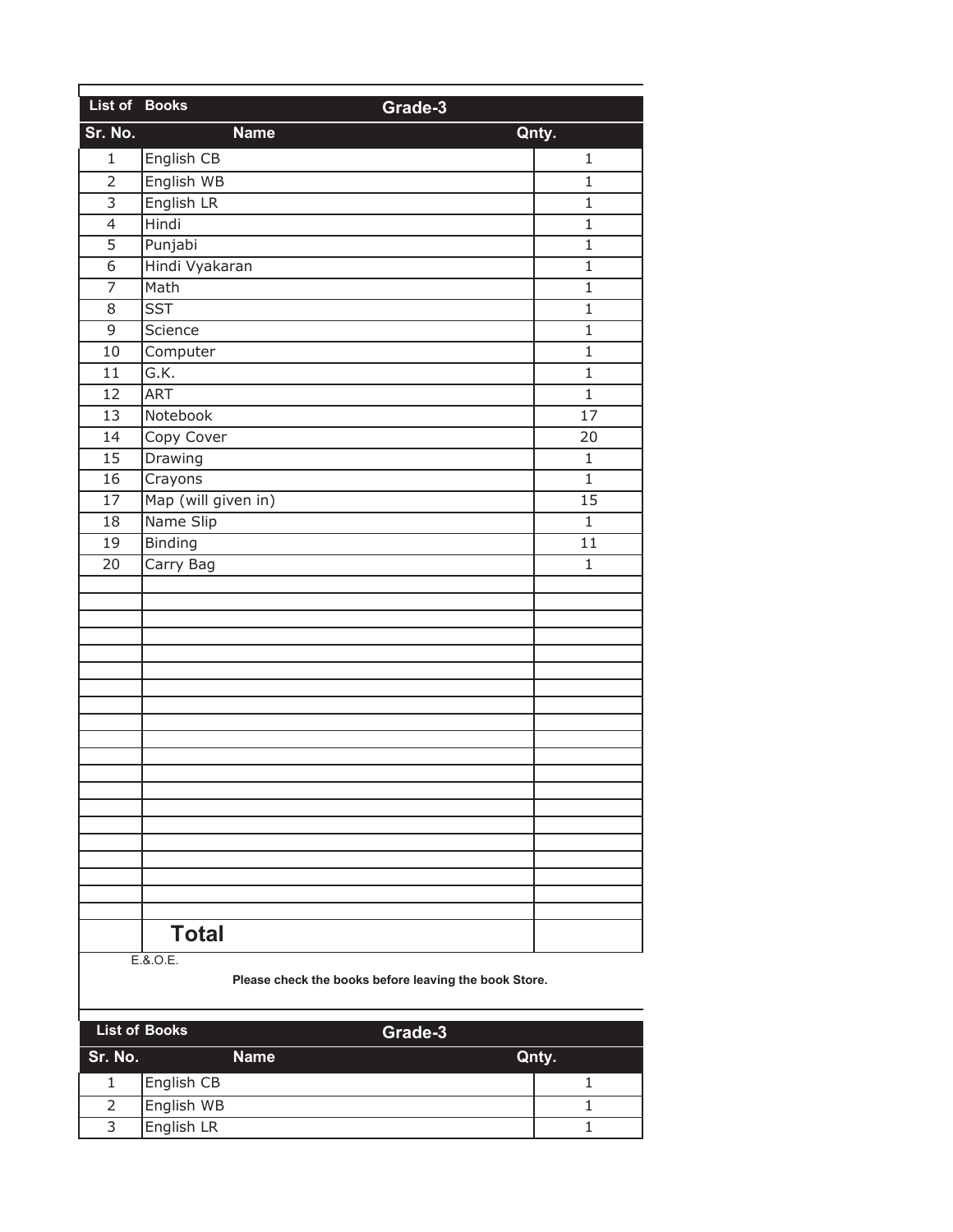| $\overline{4}$  | Hindi                                                 | $\mathbf 1$     |
|-----------------|-------------------------------------------------------|-----------------|
| $\overline{5}$  | Punjabi                                               | $\mathbf 1$     |
| $\overline{6}$  | Hindi Vyakaran                                        | $\mathbf 1$     |
| $\overline{7}$  | Math                                                  | $\mathbf{1}$    |
| 8               | <b>SST</b>                                            | $\mathbf{1}$    |
| $\overline{9}$  | Science                                               | $\mathbf 1$     |
| $\overline{10}$ | Computer                                              | $\overline{1}$  |
| 11              | G.K.                                                  | $\mathbf 1$     |
| 12              | <b>ART</b>                                            | $\mathbf{1}$    |
| 13              | Notebook                                              | $\overline{17}$ |
| 14              | Copy Cover                                            | 20              |
| $\overline{15}$ | Drawing                                               | 1               |
| 16              | Crayons                                               | $\mathbf 1$     |
| 17              | Map (will given in)                                   | $\overline{15}$ |
| 18              | Name Slip                                             | $\mathbf 1$     |
| 19              | <b>Binding</b>                                        | $\overline{11}$ |
| 20              | Carry Bag                                             | $\mathbf{1}$    |
|                 |                                                       |                 |
|                 |                                                       |                 |
|                 |                                                       |                 |
|                 |                                                       |                 |
|                 |                                                       |                 |
|                 |                                                       |                 |
|                 |                                                       |                 |
|                 |                                                       |                 |
|                 |                                                       |                 |
|                 |                                                       |                 |
|                 |                                                       |                 |
|                 |                                                       |                 |
|                 |                                                       |                 |
|                 |                                                       |                 |
|                 |                                                       |                 |
|                 |                                                       |                 |
|                 | <b>Total</b>                                          |                 |
|                 | E.8.0.E.                                              |                 |
|                 | Please check the books before leaving the book Store. |                 |
|                 |                                                       |                 |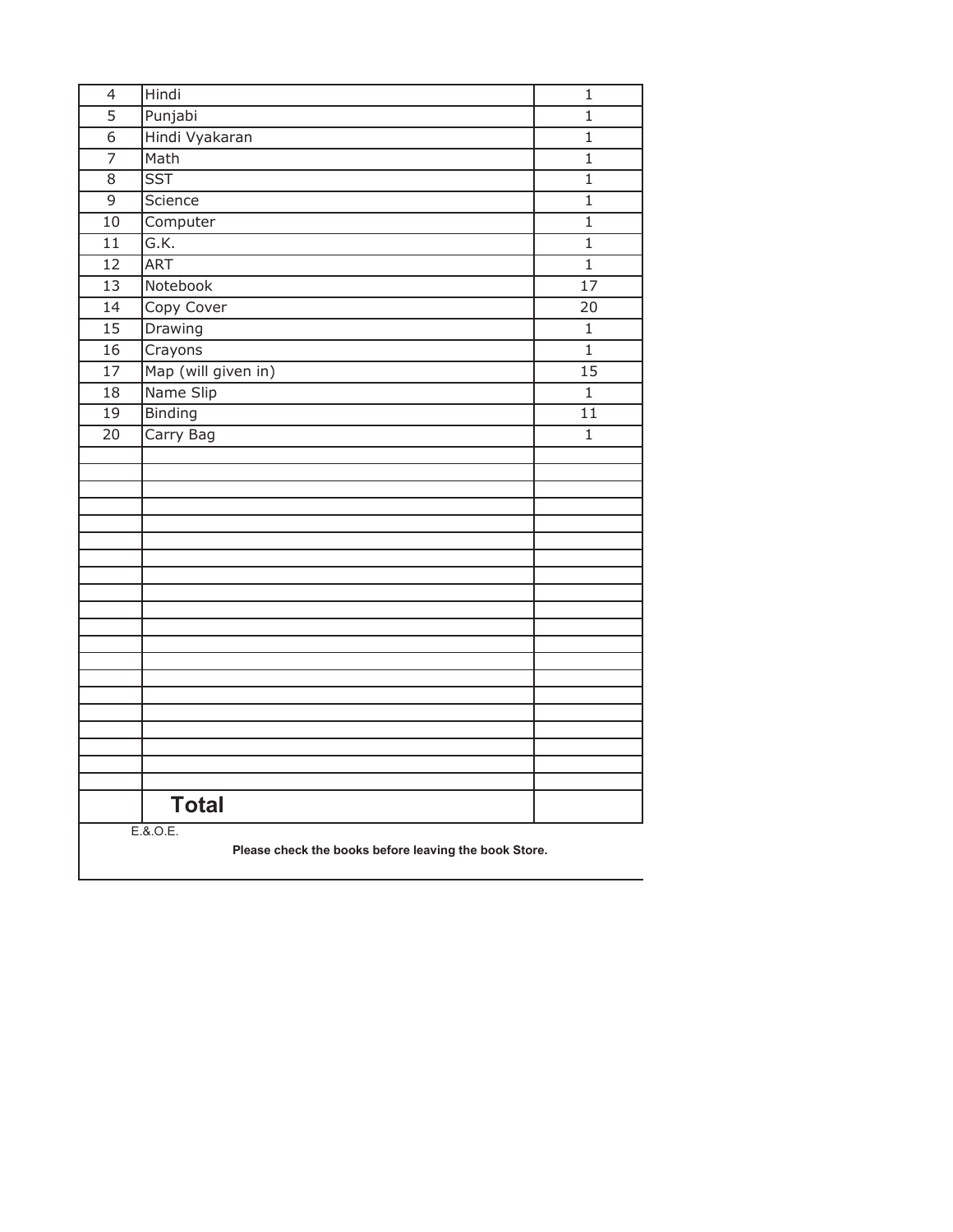| List of Books  |                  | Grade-4         |  |
|----------------|------------------|-----------------|--|
| Sr. No.        | <b>Name</b>      | Qnty.           |  |
| $\mathbf{1}$   | English CB       | 1               |  |
| $\overline{2}$ | English WB       | $\mathbf{1}$    |  |
| $\overline{3}$ | English LR       | $\mathbf{1}$    |  |
| $\overline{4}$ | Hindi            | $\mathbf 1$     |  |
| $\overline{5}$ | Hindi Vyakaran   | $\mathbf{1}$    |  |
| 6              | Punjabi 3        | $\mathbf{1}$    |  |
| $\overline{7}$ | Punjabi Vyakaran | $\mathbf{1}$    |  |
| 8              | Math             | $\mathbf{1}$    |  |
| 9              | Science          | $\mathbf{1}$    |  |
| 10             | Computer         | $\overline{1}$  |  |
| 11             | G.K.             | $\mathbf{1}$    |  |
| 12             | <b>ART</b>       | $\mathbf{1}$    |  |
| 13             | <b>SST</b>       | $\overline{1}$  |  |
| 14             | Notebook         | 18              |  |
| 15             | Copy Cover       | 20              |  |
| 16             | Poster Colour    | $\mathbf{1}$    |  |
| 17             | Crayons          | $\mathbf{1}$    |  |
| 18             | <b>Brush</b>     | $\overline{4}$  |  |
| 19             | Map              | $\overline{20}$ |  |
| 20             | Binding          | 12              |  |
| 21             | Carry Bag        | $\mathbf 1$     |  |
| 22             | Name Slip        | 1               |  |
| 23             | Drawing          | 1               |  |
|                |                  |                 |  |
|                |                  |                 |  |
|                |                  |                 |  |
|                |                  |                 |  |
|                |                  |                 |  |
|                |                  |                 |  |
|                |                  |                 |  |
|                |                  |                 |  |
|                |                  |                 |  |
|                |                  |                 |  |
|                |                  |                 |  |
|                |                  |                 |  |
|                |                  |                 |  |
|                |                  |                 |  |
|                | <b>Total</b>     |                 |  |
|                | E.8.0.E.         |                 |  |

| List of Books | Grade-4    |       |
|---------------|------------|-------|
| Sr. No.       | Name       | Qnty. |
|               | English CB |       |
|               | English WB |       |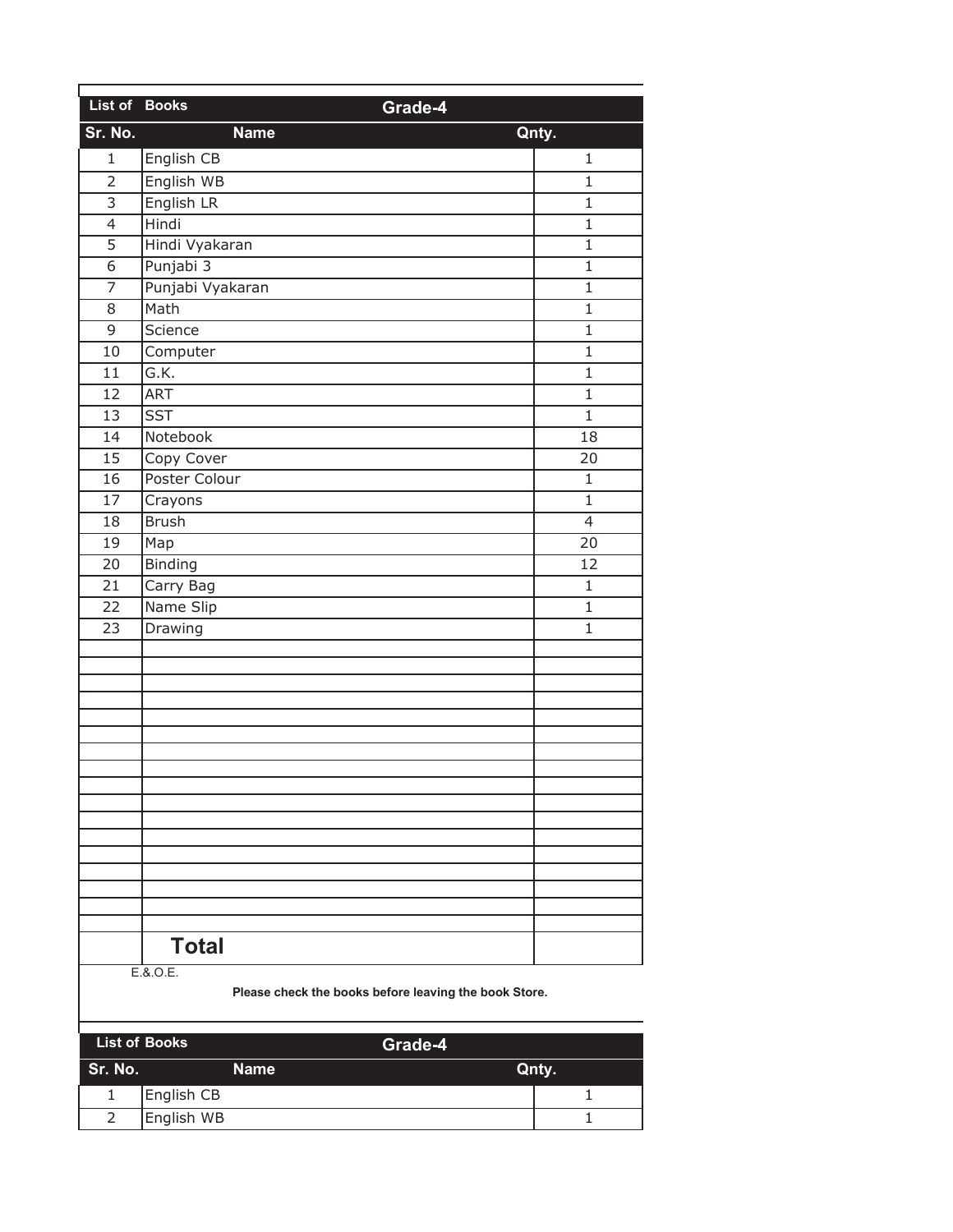| $\overline{3}$  | English LR                                                        | $\mathbf{1}$    |
|-----------------|-------------------------------------------------------------------|-----------------|
| $\overline{4}$  | Hindi                                                             | $\mathbf{1}$    |
| $\overline{5}$  | Hindi Vyakaran                                                    | $\mathbf{1}$    |
| $\overline{6}$  | Punjabi 3                                                         | $\mathbf{1}$    |
| 7               | Punjabi Vyakaran                                                  | $\mathbf{1}$    |
| $\overline{8}$  | Math                                                              | $\mathbf{1}$    |
| $\overline{9}$  | Science                                                           | $\mathbf{1}$    |
| 10              | Computer                                                          | $\mathbf{1}$    |
| 11              | G.K.                                                              | 1               |
| 12              | <b>ART</b>                                                        | $\mathbf{1}$    |
| $\overline{13}$ | <b>SST</b>                                                        | $\overline{1}$  |
| 14              | Notebook                                                          | $\overline{18}$ |
| 15              | Copy Cover                                                        | 20              |
| 16              | Poster Colour                                                     | $\mathbf{1}$    |
| 17              | Crayons                                                           | $\mathbf{1}$    |
| 18              | <b>Brush</b>                                                      | $\overline{4}$  |
| 19              | Map                                                               | 20              |
| 20              | <b>Binding</b>                                                    | 12              |
| 21              | Carry Bag                                                         | $\mathbf{1}$    |
| 22              | Name Slip                                                         | 1               |
| $\overline{23}$ | Drawing                                                           | $\mathbf{1}$    |
|                 |                                                                   |                 |
|                 |                                                                   |                 |
|                 |                                                                   |                 |
|                 |                                                                   |                 |
|                 |                                                                   |                 |
|                 |                                                                   |                 |
|                 |                                                                   |                 |
|                 |                                                                   |                 |
|                 |                                                                   |                 |
|                 |                                                                   |                 |
|                 |                                                                   |                 |
|                 |                                                                   |                 |
|                 |                                                                   |                 |
|                 |                                                                   |                 |
|                 | <b>Total</b>                                                      |                 |
|                 | E.8.0.E.<br>Please check the books before leaving the book Store. |                 |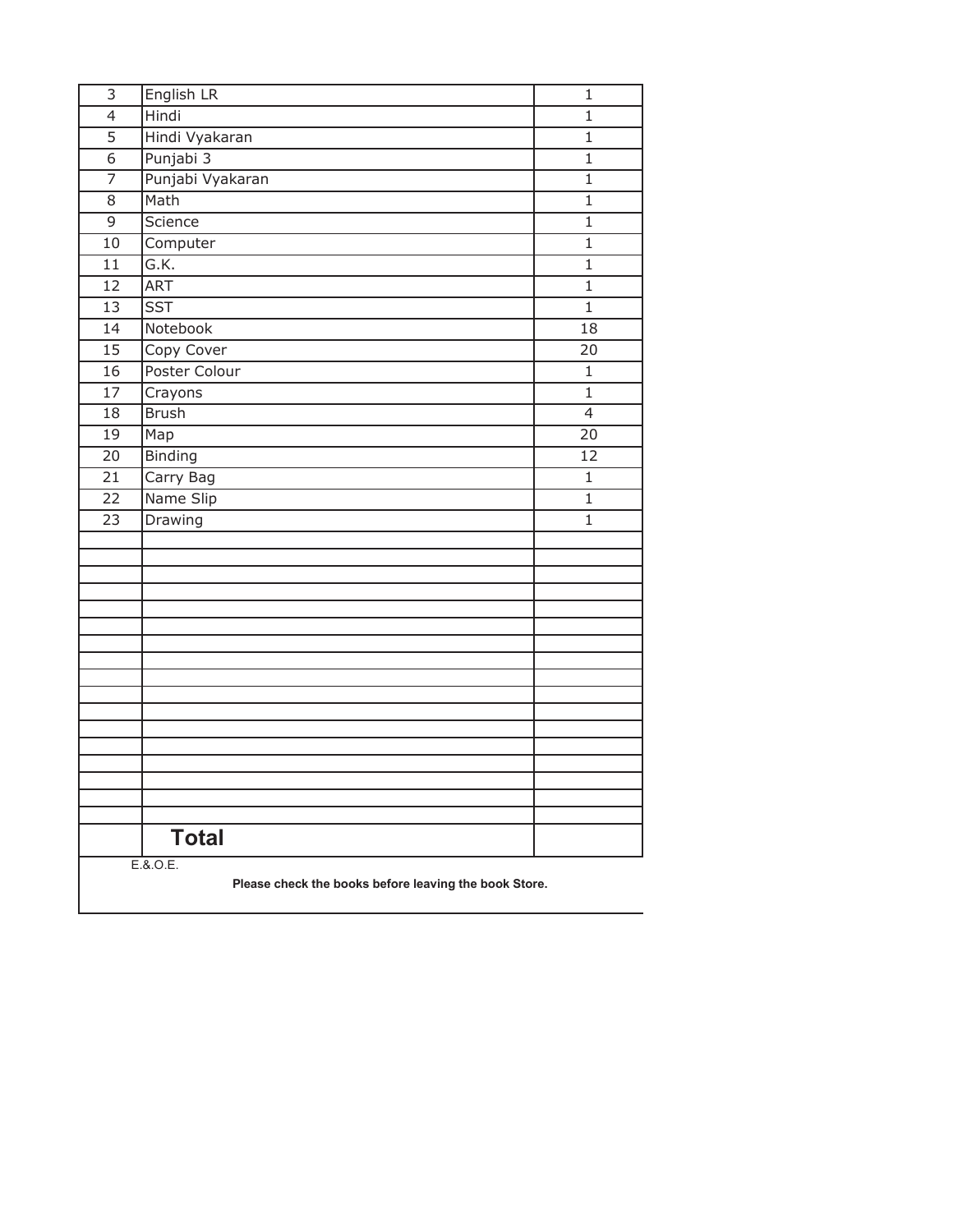| List of Books  |                     | Grade-6         |
|----------------|---------------------|-----------------|
| Sr. No.        | <b>Name</b>         | Qnty.           |
| $\mathbf{1}$   | English CB          | 1               |
| $\overline{2}$ | English WB          | 1               |
| 3              | English LR          | $\mathbf{1}$    |
| 4              | Hindi               | 1               |
| $\overline{5}$ | <b>Hindi Basant</b> | $\mathbf{1}$    |
| 6              | Hindi Vyakaran      | $\mathbf{1}$    |
| $\overline{7}$ | Punjabi 6           | 1               |
| 8              | Punjabi Vyakaran 6\ | $\mathbf{1}$    |
| 9              | Math                | $\mathbf{1}$    |
| 10             | Computer            | $\overline{1}$  |
| 11             | <b>SST</b>          | 1               |
| 12             | G.K.                | $\mathbf{1}$    |
| 13             | <b>ART</b>          | $\mathbf{1}$    |
| 14             | Bal Ram Katra       | $\mathbf{1}$    |
| 15             | Science             | $\mathbf{1}$    |
| 16             | <b>Binding</b>      | $\overline{14}$ |
| 17             | Notebook            | 18              |
| 18             | Copy Cover          | 20              |
| 19             | Drawing             | $\mathbf{1}$    |
| 20             | Poster Colour       | $\mathbf{1}$    |
| 21             | Oil Pastel          | $\mathbf{1}$    |
| 22             | Lab Manual Science  | 1               |
| 23             | <b>Brush</b>        | $\overline{4}$  |
| 24             | Map                 | 20              |
| 25             | Lab Manual Math     | $\mathbf{1}$    |
| 26             | Name Slip           | $\mathbf{1}$    |
| 27             |                     |                 |
|                |                     |                 |
|                |                     |                 |
|                |                     |                 |
|                |                     |                 |
|                |                     |                 |
|                |                     |                 |
|                |                     |                 |
|                |                     |                 |
|                |                     |                 |
|                |                     |                 |
|                | <b>Total</b>        |                 |
|                | $FAO$ F             |                 |

E.&.O.E.

|         | <b>List of Books</b><br>Grade-6 |       |
|---------|---------------------------------|-------|
| Sr. No. | <b>Name</b>                     | Qnty. |
|         | English CB                      |       |
|         | English WB                      |       |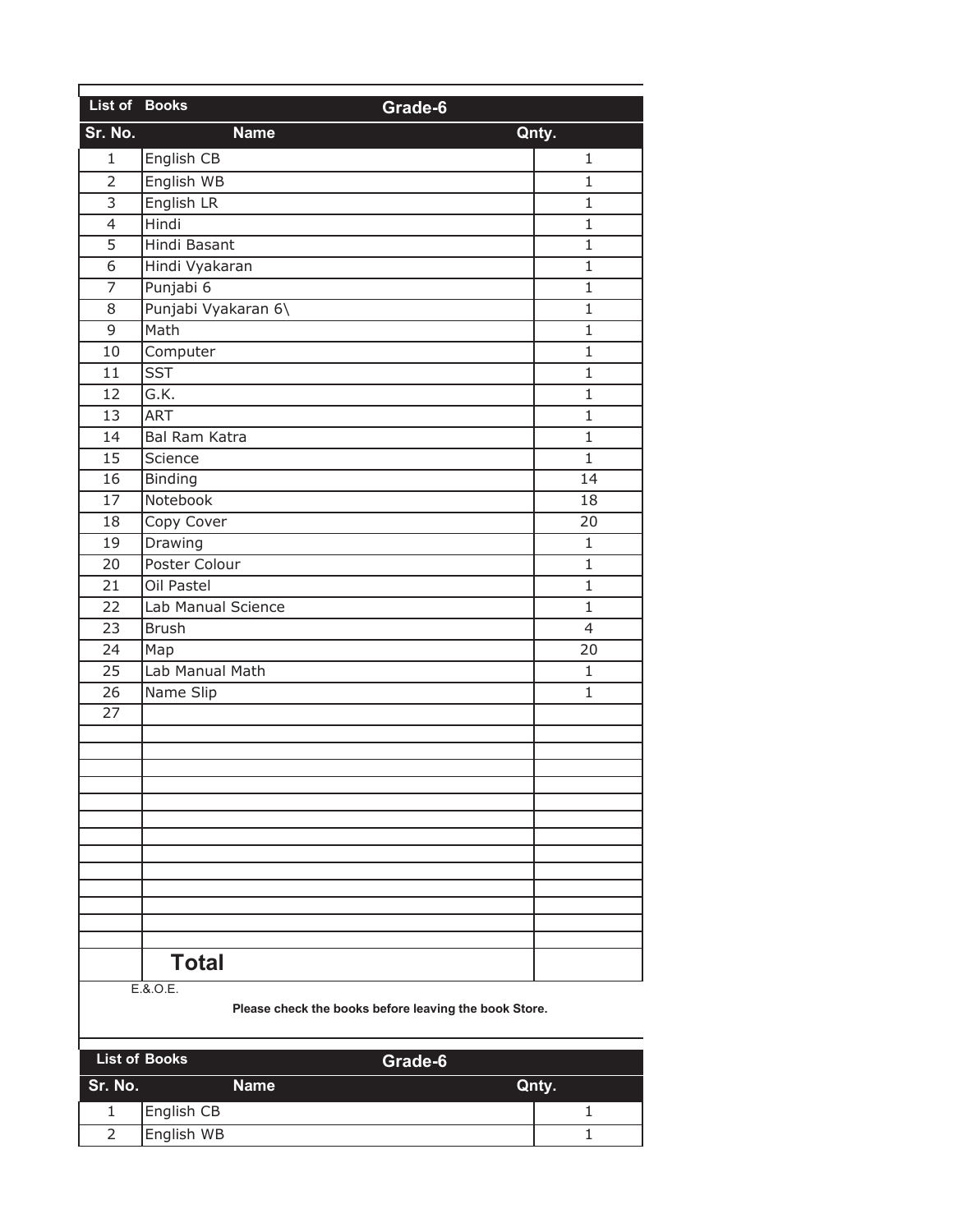| 3  | English LR                                                        | $\mathbf{1}$   |
|----|-------------------------------------------------------------------|----------------|
| 4  | Hindi                                                             | $\mathbf{1}$   |
| 5  | Hindi Basant                                                      | $\mathbf{1}$   |
| 6  | Hindi Vyakaran                                                    | $\mathbf{1}$   |
| 7  | Punjabi 6                                                         | $\mathbf{1}$   |
| 8  | Punjabi Vyakaran 6\                                               | $\mathbf{1}$   |
| 9  | Math                                                              | $\mathbf{1}$   |
| 10 | Computer                                                          | 1              |
| 11 | <b>SST</b>                                                        | $\mathbf{1}$   |
| 12 | $\overline{G.K.}$                                                 | $\mathbf{1}$   |
| 13 | <b>ART</b>                                                        | $\mathbf{1}$   |
| 14 | Bal Ram Katra                                                     | $\mathbf{1}$   |
| 15 | Science                                                           | $\mathbf{1}$   |
| 16 | Binding                                                           | 14             |
| 17 | Notebook                                                          | 18             |
| 18 | Copy Cover                                                        | 20             |
| 19 | Drawing                                                           | $\mathbf{1}$   |
| 20 | Poster Colour                                                     | $\mathbf 1$    |
| 21 | Oil Pastel                                                        | $\mathbf{1}$   |
| 22 | Lab Manual Science                                                | $\mathbf{1}$   |
| 23 | <b>Brush</b>                                                      | $\overline{4}$ |
| 24 | Map                                                               | 20             |
| 25 | Lab Manual Math                                                   | $\mathbf{1}$   |
| 26 | Name Slip                                                         | $\mathbf{1}$   |
| 27 |                                                                   |                |
|    |                                                                   |                |
|    |                                                                   |                |
|    |                                                                   |                |
|    |                                                                   |                |
|    |                                                                   |                |
|    |                                                                   |                |
|    |                                                                   |                |
|    |                                                                   |                |
|    |                                                                   |                |
|    |                                                                   |                |
|    |                                                                   |                |
|    | <b>Total</b>                                                      |                |
|    | E.8.0.E.<br>Please check the books before leaving the book Store. |                |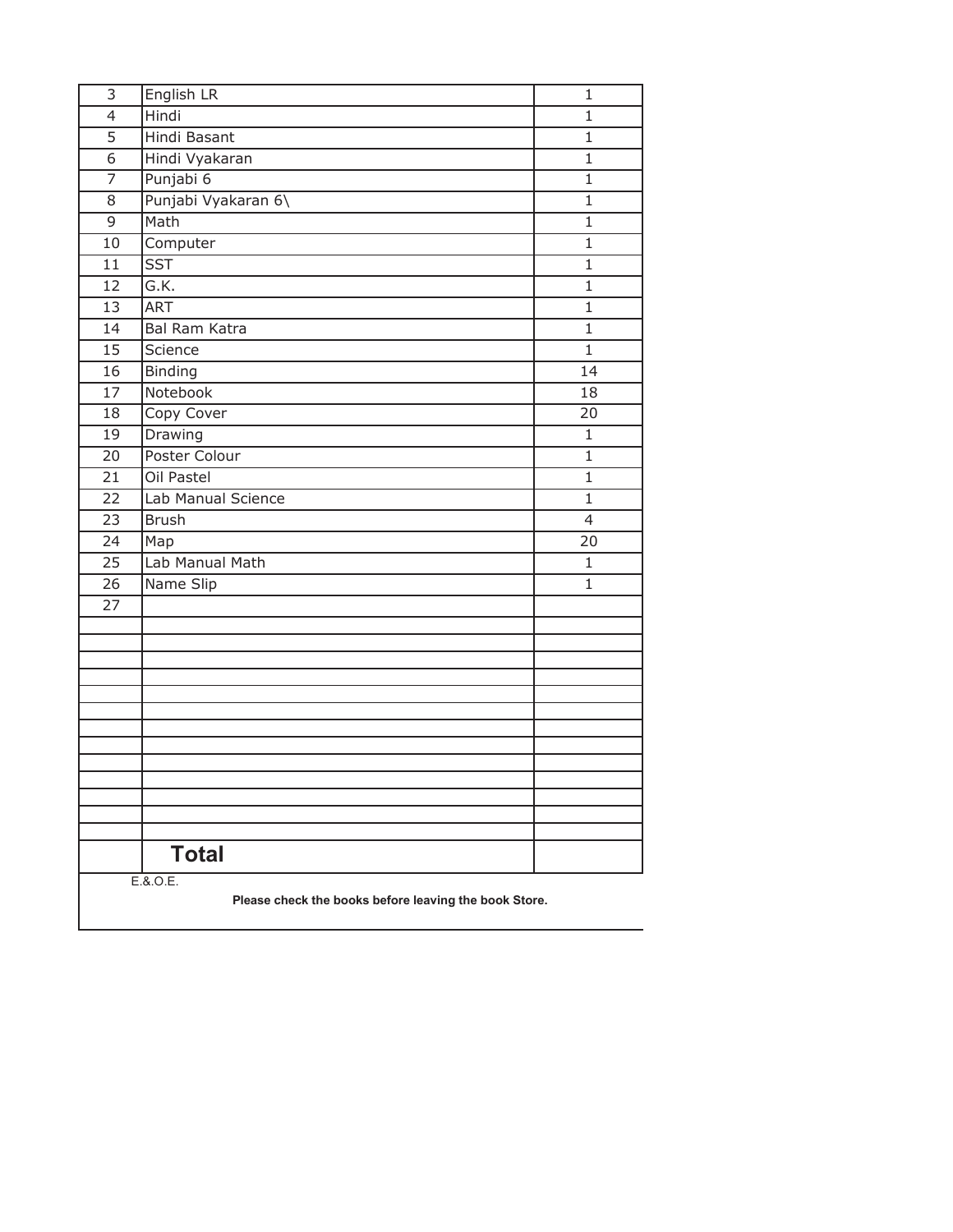| List of Books            | Grade-7            |                 |  |
|--------------------------|--------------------|-----------------|--|
| Sr. No.                  | <b>Name</b>        | Qnty.           |  |
| 1                        | English CB         | 1               |  |
| $\overline{2}$           | English WB         | $\mathbf{1}$    |  |
| $\overline{3}$           | English LR         | $\mathbf{1}$    |  |
| $\overline{\mathcal{L}}$ | Hindi Basant       | $\mathbf{1}$    |  |
| 5                        | Hindi Vyakaran     | $\mathbf{1}$    |  |
| 6                        | Punjabi            | $\mathbf{1}$    |  |
| 7                        | Punjabi Vyakaran   | $\mathbf{1}$    |  |
| 8                        | Math               | $\mathbf{1}$    |  |
| 9                        | History            | $\mathbf{1}$    |  |
| 10                       | Civic              | $\mathbf{1}$    |  |
| 11                       | Geography          | $\mathbf{1}$    |  |
| 12                       | Computer           | $\mathbf{1}$    |  |
| 13                       | G.K.               | $\mathbf{1}$    |  |
| 14                       | <b>ART</b>         | $\mathbf{1}$    |  |
| 15                       | Notebook           | 14              |  |
| 16                       | Copy Cover         | $\overline{15}$ |  |
| 17                       | Poster Colour      | $\mathbf{1}$    |  |
| 18                       | Drawing            | $\mathbf{1}$    |  |
| 19                       | Oil Pastel         | $\mathbf{1}$    |  |
| 20                       | <b>Brush</b>       | $\overline{4}$  |  |
| 21                       | Map                | 20              |  |
| 22                       | Lab Manual Science | $\mathbf{1}$    |  |
| 23                       | Lab Manual Math    | $\mathbf{1}$    |  |
| 24                       | Name Slip          | $\mathbf{1}$    |  |
| 25                       | Carry Bag          | $\mathbf{1}$    |  |
|                          |                    |                 |  |
|                          |                    |                 |  |
|                          |                    |                 |  |
|                          |                    |                 |  |
|                          |                    |                 |  |
|                          |                    |                 |  |
|                          |                    |                 |  |
|                          |                    |                 |  |
|                          |                    |                 |  |
|                          |                    |                 |  |
|                          |                    |                 |  |
|                          |                    |                 |  |
|                          | <b>Total</b>       |                 |  |
|                          | E.&.O.E.           |                 |  |

|         | <b>List of Books</b><br>Grade-7 |       |
|---------|---------------------------------|-------|
| Sr. No. | <b>Name</b>                     | Qnty. |
|         | English CB                      |       |
|         | English WB                      |       |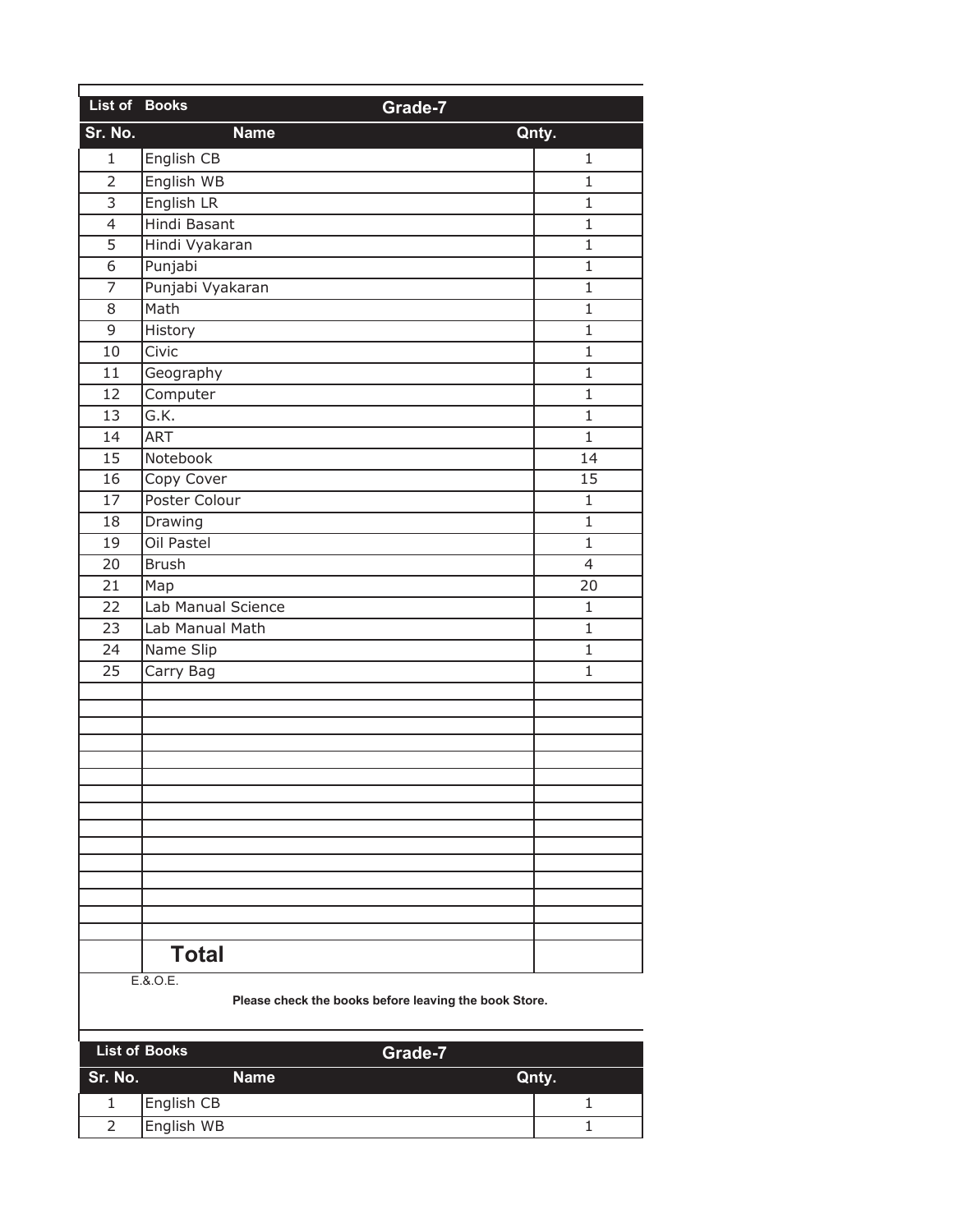| 3                                                     | English LR          | $\mathbf{1}$             |
|-------------------------------------------------------|---------------------|--------------------------|
| 4                                                     | <b>Hindi Basant</b> | $\mathbf{1}$             |
| 5                                                     | Hindi Vyakaran      | $\mathbf{1}$             |
| 6                                                     | Punjabi             | $\mathbf{1}$             |
| 7                                                     | Punjabi Vyakaran    | $\mathbf{1}$             |
| 8                                                     | Math                | $\mathbf{1}$             |
| 9                                                     | History             | $\mathbf{1}$             |
| 10                                                    | Civic               | $\mathbf{1}$             |
| 11                                                    | Geography           | $\mathbf{1}$             |
| 12                                                    | Computer            | $\mathbf{1}$             |
| 13                                                    | G.K.                | $\mathbf{1}$             |
| 14                                                    | <b>ART</b>          | $\mathbf{1}$             |
| 15                                                    | Notebook            | 14                       |
| 16                                                    | Copy Cover          | $\overline{15}$          |
| 17                                                    | Poster Colour       | $\mathbf{1}$             |
| 18                                                    | Drawing             | $\mathbf{1}$             |
| 19                                                    | Oil Pastel          | $\mathbf{1}$             |
| 20                                                    | <b>Brush</b>        | $\overline{\mathcal{L}}$ |
| 21                                                    | Map                 | 20                       |
| 22                                                    | Lab Manual Science  | $\mathbf{1}$             |
| 23                                                    | Lab Manual Math     | $\mathbf{1}$             |
| 24                                                    | Name Slip           | 1                        |
| 25                                                    | Carry Bag           | $\mathbf{1}$             |
|                                                       |                     |                          |
|                                                       |                     |                          |
|                                                       |                     |                          |
|                                                       |                     |                          |
|                                                       |                     |                          |
|                                                       |                     |                          |
|                                                       |                     |                          |
|                                                       |                     |                          |
|                                                       |                     |                          |
|                                                       |                     |                          |
|                                                       |                     |                          |
|                                                       |                     |                          |
|                                                       | <b>Total</b>        |                          |
|                                                       | E.8.0.E.            |                          |
| Please check the books before leaving the book Store. |                     |                          |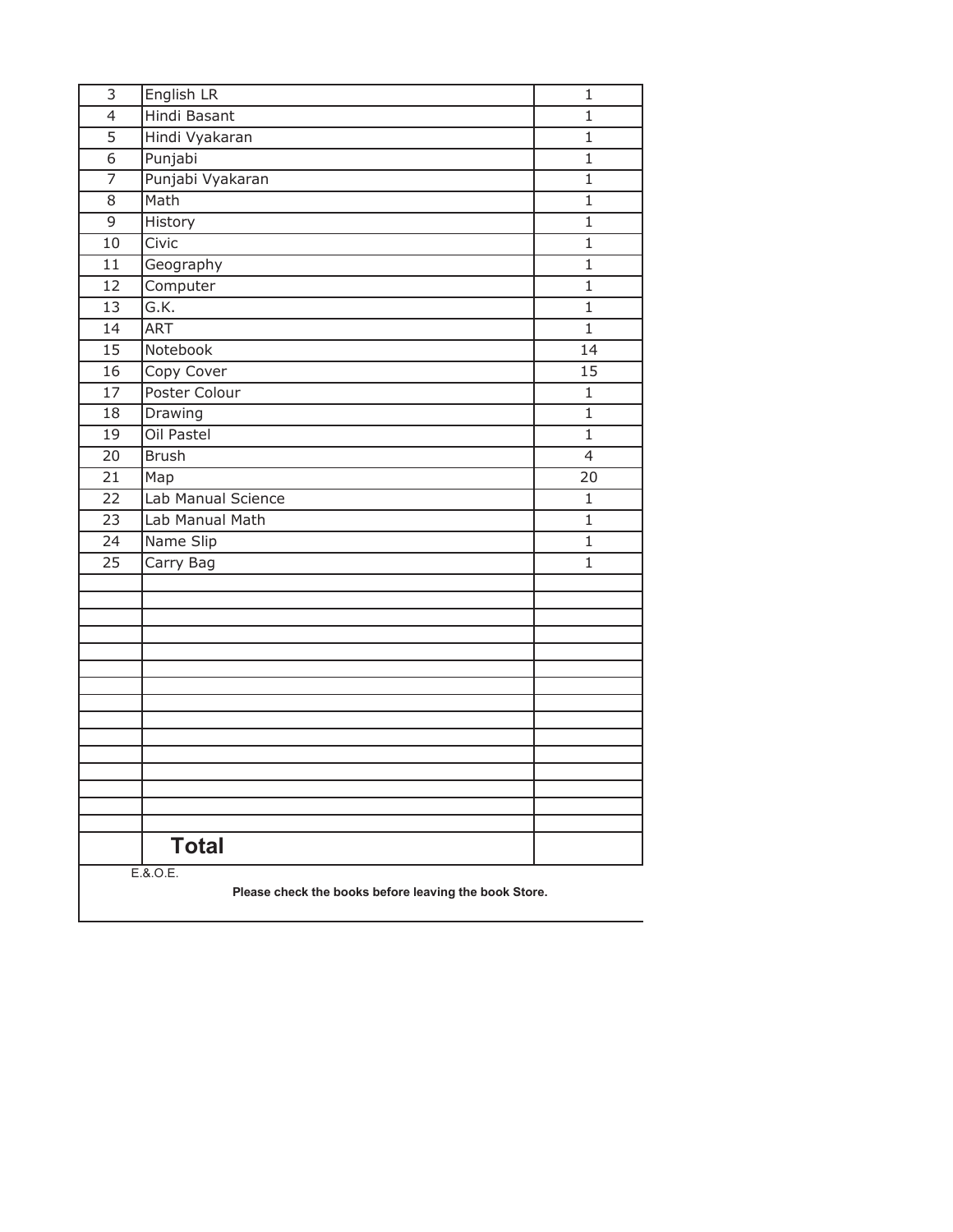| List of Books  | Grade-8            |                |  |
|----------------|--------------------|----------------|--|
| Sr. No.        | <b>Name</b>        | Qnty.          |  |
| $\mathbf{1}$   | English CB         | 1              |  |
| $\overline{2}$ | English WB         | 1              |  |
| 3              | English LR         | $\mathbf{1}$   |  |
| 4              | Hindi Basant       | $\mathbf 1$    |  |
| $\overline{5}$ | Hindi Vyakaran     | $\mathbf{1}$   |  |
| 6              | Punjabi            | $\mathbf{1}$   |  |
| $\overline{7}$ | Punjabi Vyakaran   | $\mathbf 1$    |  |
| 8              | Math               | $\mathbf{1}$   |  |
| 9              | History            | $\mathbf{1}$   |  |
| 10             | Civic              | $\overline{1}$ |  |
| 11             | Geography          | 1              |  |
| 12             | Science            | $\mathbf{1}$   |  |
| 13             | Computer           | $\mathbf{1}$   |  |
| 14             | G.K.               | $\mathbf 1$    |  |
| 15             | ART                | $\mathbf{1}$   |  |
| 16             | Lab Manual Science | $\mathbf{1}$   |  |
| 17             | Lab Manual Math    | $\overline{1}$ |  |
| 18             | Binding            | 14             |  |
| 19             | Poster Colour      | $\mathbf{1}$   |  |
| 20             | Oil Pastel         | $\mathbf{1}$   |  |
| 21             | Name Slip          | $\overline{1}$ |  |
| 22             | Map                | 20             |  |
| 23             | <b>Brush</b>       | 4              |  |
| 24             | Carry Bag          | $\mathbf{1}$   |  |
|                |                    |                |  |
|                |                    |                |  |
|                |                    |                |  |
|                |                    |                |  |
|                |                    |                |  |
|                |                    |                |  |
|                |                    |                |  |
|                |                    |                |  |
|                |                    |                |  |
|                |                    |                |  |
|                |                    |                |  |
|                |                    |                |  |
|                |                    |                |  |
|                | <b>Total</b>       |                |  |
|                | E.&.O.E.           |                |  |

|         | <b>List of Books</b><br>Grade-8 |       |  |
|---------|---------------------------------|-------|--|
| Sr. No. | Name                            | Qnty. |  |
|         | English CB                      |       |  |
|         | English WB                      |       |  |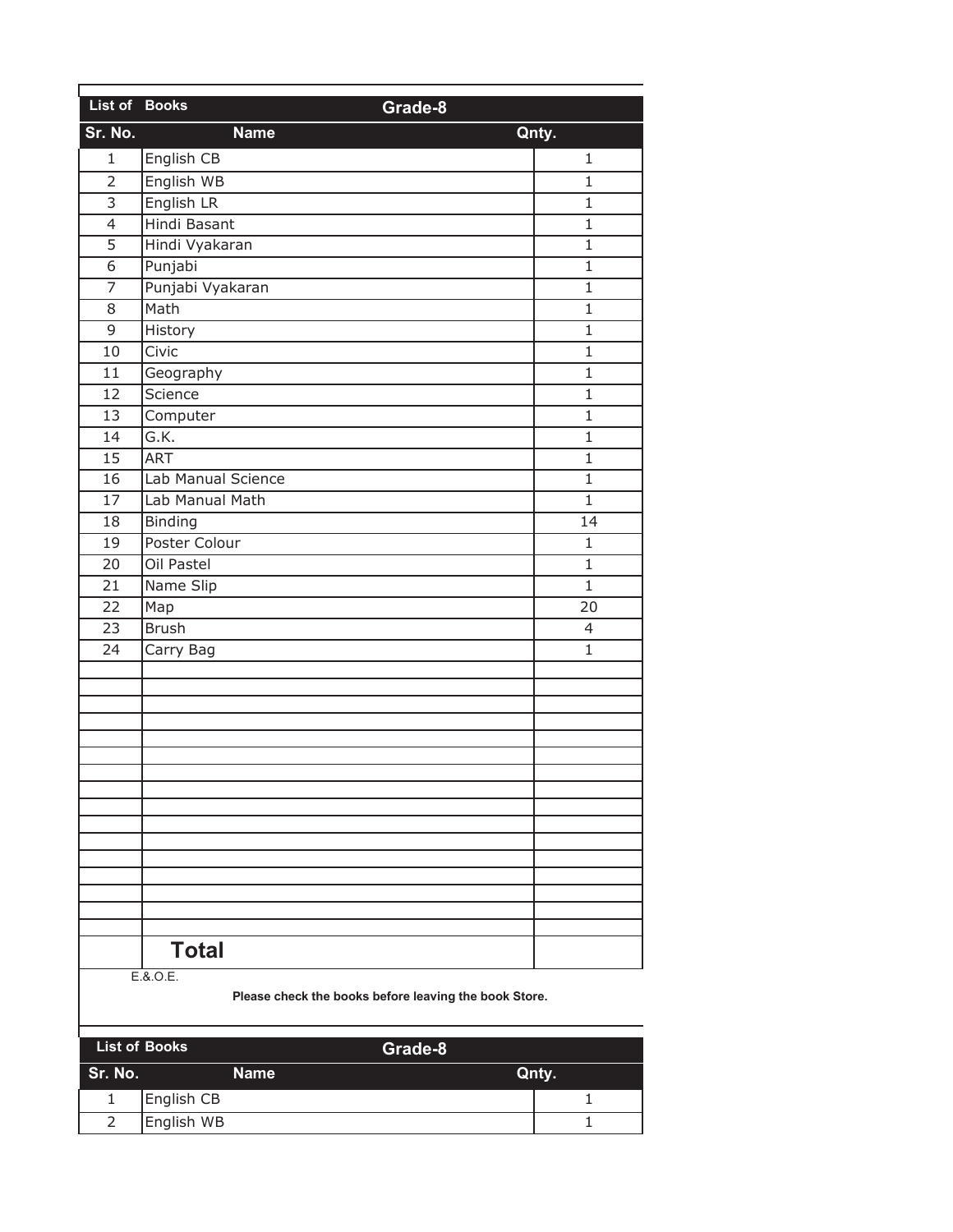| 3                                                     | English LR         | $\mathbf 1$  |
|-------------------------------------------------------|--------------------|--------------|
| $\overline{4}$                                        | Hindi Basant       | $\mathbf{1}$ |
| 5                                                     | Hindi Vyakaran     | $\mathbf{1}$ |
| 6                                                     | Punjabi            | $\mathbf{1}$ |
| 7                                                     | Punjabi Vyakaran   | $\mathbf{1}$ |
| 8                                                     | Math               | $\mathbf{1}$ |
| 9                                                     | History            | $\mathbf{1}$ |
| 10                                                    | Civic              | 1            |
| 11                                                    | Geography          | $\mathbf{1}$ |
| 12                                                    | Science            | $\mathbf{1}$ |
| 13                                                    | Computer           | $\mathbf{1}$ |
| 14                                                    | G.K.               | $\mathbf{1}$ |
| 15                                                    | <b>ART</b>         | $\mathbf{1}$ |
| 16                                                    | Lab Manual Science | $\mathbf{1}$ |
| 17                                                    | Lab Manual Math    | $\mathbf{1}$ |
| 18                                                    | <b>Binding</b>     | 14           |
| 19                                                    | Poster Colour      | $\mathbf{1}$ |
| 20                                                    | Oil Pastel         | $\mathbf 1$  |
| 21                                                    | Name Slip          | $\mathbf{1}$ |
| 22                                                    | Map                | 20           |
| 23                                                    | <b>Brush</b>       | 4            |
| 24                                                    | Carry Bag          | $\mathbf{1}$ |
|                                                       |                    |              |
|                                                       |                    |              |
|                                                       |                    |              |
|                                                       |                    |              |
|                                                       |                    |              |
|                                                       |                    |              |
|                                                       |                    |              |
|                                                       |                    |              |
|                                                       |                    |              |
|                                                       |                    |              |
|                                                       |                    |              |
|                                                       |                    |              |
|                                                       |                    |              |
|                                                       | <b>Total</b>       |              |
|                                                       | E.8.0.E.           |              |
| Please check the books before leaving the book Store. |                    |              |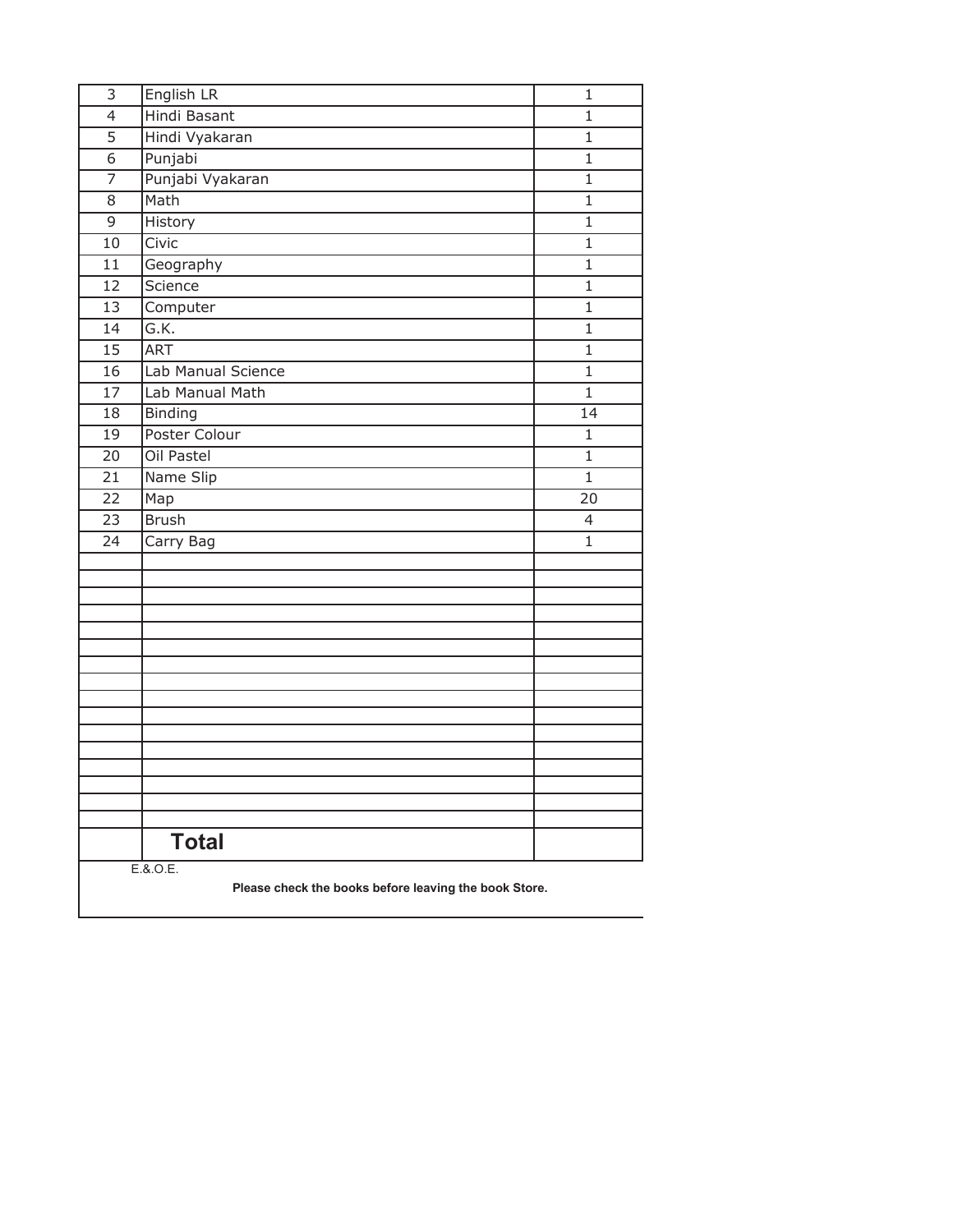| <b>List of Books</b> |                    | Grade-8      |
|----------------------|--------------------|--------------|
| Sr. No.              | <b>Name</b>        | Qnty.        |
| $\mathbf{1}$         | Beehive            | $\mathbf{1}$ |
| $\overline{2}$       | Moments            | $\mathbf{1}$ |
| $\overline{3}$       | Sahit Mala         | $\mathbf{1}$ |
| $\overline{4}$       | Sahit Vanagi       | $\mathbf{1}$ |
| $\overline{5}$       | Math               | $\mathbf{1}$ |
| $\overline{6}$       | Science            | $\mathbf{1}$ |
| $\overline{7}$       | Kshtiz             | $\mathbf{1}$ |
| 8                    | Kritika            | $\mathbf{1}$ |
| 9                    | History            | $\mathbf{1}$ |
| 10                   | Civics             | $\mathbf{1}$ |
| 11                   | Geography          | $\mathbf{1}$ |
| 12                   | Economics          | $\mathbf{1}$ |
| 13                   | Computer           | $\mathbf{1}$ |
| 14                   | Register           | 10           |
| 15                   | Register Covers    | 10           |
| 16                   | Lab Manual Math    | $\mathbf{1}$ |
| 17                   | Lab Manual Science | $\mathbf{1}$ |
| 18                   | Binding            | 11           |
| 19                   | Name Slip          | 1            |
| 20                   | Carry Bag          | $\mathbf{1}$ |
| 21                   | Words & Expression | $\mathbf{1}$ |
|                      |                    |              |
|                      |                    |              |
|                      |                    |              |
|                      |                    |              |
|                      |                    |              |
|                      |                    |              |
|                      |                    |              |
|                      |                    |              |
|                      |                    |              |
|                      |                    |              |
|                      |                    |              |
|                      |                    |              |
|                      |                    |              |
|                      |                    |              |
|                      |                    |              |
|                      | <b>Total</b>       |              |
|                      |                    |              |
|                      | E.8.0.E.           |              |

|         | <b>List of Books</b> | Grade-8 |       |
|---------|----------------------|---------|-------|
| Sr. No. | <b>Name</b>          |         | Qnty. |
|         | Beehive              |         |       |
|         | <b>Moments</b>       |         |       |
| ς       | Sahit Mala           |         |       |